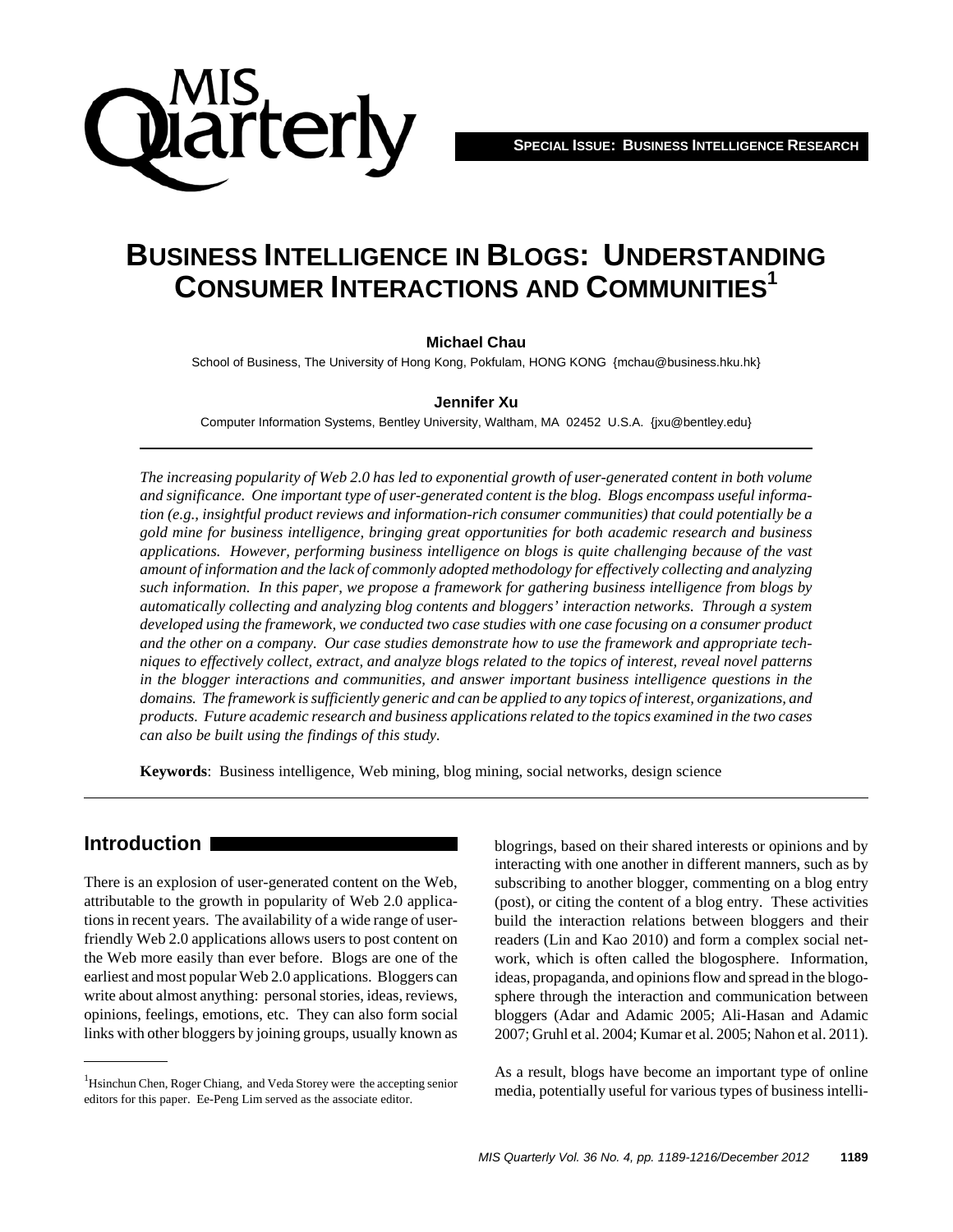gence analysis. For instance, by analyzing the blog contents of its stakeholders (e.g., customers or pressure groups), a company can obtain first-hand knowledge of customers' feedback about its products and services (Liang et al. 2009), about its own or its competitors' brand images (Chau et al. 2009; Pikas 2005), or about what is happening in the external environment (Chung et al. 2005). In addition, by analyzing characteristics and dynamics of blogger communities, it is possible to study the formation, growth, and evolution of online consumer networks and identify new ideas in the blogosphere (Chau and Xu 2007). These insights enable companies and organizations to make better decisions on critical business matters such as investments (O'Leary 2011), marketing (Kozinets et al. 2010), and planning (Lewis 2008).

Studying the linkage and social structure in the blogosphere is an important topic for both researchers and business practitioners. Academically, it is important to study the nature and topology of the social networks of bloggers and compare them with other online social networks. Such studies will reveal their characteristics and help improve our understanding of information flow and dissemination in these networks. In practice, companies can identify the clusters of customers for their products and services and conduct target marketing to these groups. For example, companies can find the most influential people in their consumer networks and devise more effective and efficient marketing strategies accordingly (Yang and Counts 2010; Zhu and Tan 2007).

Although blogs provide considerable potential for business intelligence, two unique characteristics of blogs present major challenges for collecting blog data, evaluating blog content, and analyzing the underlying social networks. First, blogs are dynamic and are frequently updated. Contents and linkages can be added or removed any time. Second, bloggers have their own styles of linking to each other. These linkages, which represent the interactions between bloggers, are different from traditional hyperlinks between Web documents.

Consequently, automated techniques are needed to collect and analyze the sheer volume of blog data in order to have a good understanding and make effective use of the underlying information and structure. Most previous studies have focused on traditional forms of online content such as Web pages or forum posts (Abbasi and Chen 2008; Chen et al. 2001; Cooley et al. 1997; Sack 2000; Viegas and Smith 2004). These studies have shown that automated analysis and visualization systems are very useful for obtaining a quick understanding of the contents and social interactions in online communities.

This research intends to tackle the challenges of generating business intelligence based on blogs. In this paper, we present our design of a framework and a system for content and social network analysis of blogs. Following the design science methodology described in Hevner et al. (2004), we incorporate automated data collection, content analysis, and social network analysis of blogs in our design.

The rest of the paper is organized as follows. We first review the characteristics of blogs and the blogosphere and their potential value for business intelligence. We also discuss the importance of conducting content and network analysis on blogs and related techniques. The following section introduces the proposed framework, and we discuss how the framework was used to guide our design of the blog mining system, which is then presented. To provide a proof-ofconcept evaluation for our framework, we present two case studies in which we applied the framework for business intelligence and report our findings. We conclude our research and suggest some future research directions in the final section.

# **Blogs and Blog Content Analysis**

Blogs in the early days were primarily Web pages containing links to other useful resources and were usually maintained manually (Blood 2004). When free blog software and blog hosting sites became widely available, the number of blogs grew significantly. People use personal blogs to record their daily lives and express their opinions and emotions (Gill et al. 2009; Nardi et al. 2004). Some corporations and organizations create and maintain corporate blogs to interact with their customers, suppliers, and other stakeholders (Liang et al. 2009; Tsai et al. 2007). For example, Microsoft has created blogs for MSDN to inform developers about the company's latest developments.

Early research on blogs has focused on studying the characteristics of blogs and bloggers, such as the demographics of bloggers (Adar and Adamic 2005; Ali-Hasan and Adamic 2007; Gruhl et al. 2004; Kumar et al. 2005), blogging behavior (Nardi et al. 2004), or the blogging process (Blood 2004). To extract valuable knowledge from blogs, various data and text mining techniques have been proposed to collect and analyze blog contents. Different models have been proposed for identifying blog topics (Agarwal et al. 2010; Kumar et al. 2010; Tsai 2011) and opinions and sentiments expressed in blogs written in English (Abbasi et al. 2008) and non-English languages (Bautin et al. 2008; Feng et al. 2009). The Text Retrieval Conference (TREC) has organized a blog track and attracted researchers' interest in blog content analysis (Macdonald et al. 2010). TREC has created two large blog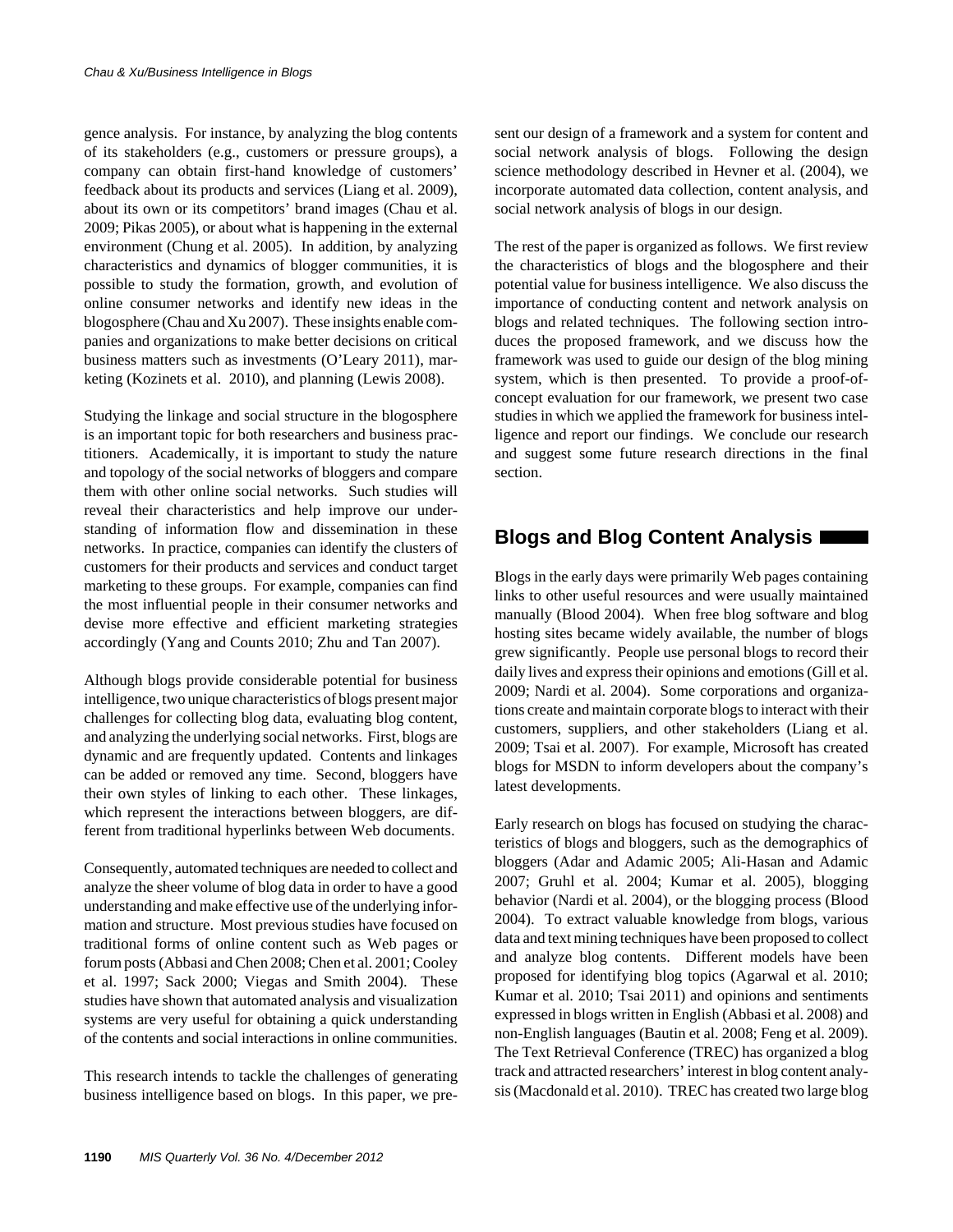corpuses, and various classification-based and lexicon-based techniques have been proposed for finding opinions and sentiments relevant to a given topic using these corpuses (e.g., He et al. 2008; Lee et al. 2008; Zhang et al. 2009).

### **Blogger Communities and Social Network Analysis**

Bloggers are connected in various ways such as subscriptions, comments, and citations, forming networks of bloggers. Many blogger communities, which can be categorized into explicit communities and implicit communities, exist in the blogosphere. Explicit communities are often called blogrings or groups. Most blog hosting sites allow bloggers to create a new group or join any existing groups. In contrast, implicit communities are not explicitly defined as groups or blogrings, but are formed organically by the interactions among bloggers. For instance, a blogger may subscribe to another blog, hoping to get notifications when the subscribed blog is updated. A blogger can also post a link to or leave comments on another blog. These connections signify the social interactions among bloggers. Because such interactions are rather different from simple hyperlinks between Web pages, these blogger communities, which involve social interactions between online users and are characterized by memberships, sense of belonging, relationships, shared values and practices, and self-regulation (Erickson 1997; Roberts 1998), are more similar to *virtual communities* of users than to the traditional *cyber communities* of Web documents (Kumar et al. 1999).

An online survey (Ali-Hasan and Adamic 2007) revealed that different types of relationships between blogs have different characteristics and play different roles in facilitating interactions between bloggers. By analyzing these relationships, the hidden *social structure* that may represent the real social relationships between bloggers can be extracted (Tang et al. 2012; Tang et al. 2009).

Social network analysis (SNA) is a sociological methodology (Wasserman and Faust 1994) that can be used to reveal patterns of relationships and interactions and discover the underlying social structure in the blogger communities. In the following, we will review the three major types of analyses in SNA, namely topological analysis, centrality analysis, and community analysis.

*Topological analysis* is used to find the structural properties of a network, which is often represented by a set of nodes connected by links. Some widely used statistics, such as the average shortest path length, efficiency, clustering coefficient, and degree distribution, can be used to characterize the network (Albert and Barabási 2002; Crucitti et al. 2003). Three models have been proposed to characterize the overall topology of a network, namely, random graph model (Bollobás 1985), small-world model (Watts and Strogatz 1998; Xu and Chau 2006), and scale-free model (Barabási and Albert 1999). Different network topologies have different implications for the functions of a network (Albert and Barabási 2002).

*Centrality analysis* aims to find the key nodes in a network. Central nodes often play an important role by providing leadership or bridging different communities. Traditional centrality measures such as degree, betweenness, and closeness can be used (Freeman 1979). In the context of blogs, degree centrality, which is defined as the number of direct interactions a blogger has made, measures how active a particular blogger is. "Popular" bloggers with high degree scores are the leaders, experts, or hubs in a blogger network. Betweenness centrality measures the extent to which a blogger lies between other bloggers in a network. The betweenness of a blogger is defined as the number of geodesics (shortest paths between two nodes) passing through it. Bloggers with high betweenness scores often serve as bridges and brokers between different communities. They are important communication channels through which information is spread. Closeness centrality is the sum of the length of geodesics between a particular blogger and all other bloggers in a network. A blogger with low closeness may find it very difficult to communicate with other bloggers in the network. Such nodes are thus more peripheral and can become outliers in the network (Xu and Chen 2005).

*Community analysis* is intended to identify implicit communities in social networks. A subset of nodes in a network is considered a community or a social group if nodes in this group have denser links with nodes within the group than with nodes outside the group (Wasserman and Faust 1994). Community analysis finds implicit communities in a network by maximizing within-group link density while minimizing between-group link density. In the context of blogger networks, these implicit communities represent the real interactions (e.g., subscription and comment) between the bloggers and may reveal more important business intelligence information than the explicit groups. Researchers have proposed techniques to detect implicit communities of bloggers. Lin et al. (2006) defined blog communities based on mutual awareness and extracted them using a PageRank-based algorithm. Bulters and de Rijke (2007) utilized both link and content information of blogs to identify communities. As community detection can be seen as a graph problem, graphbased algorithms have also been developed to find the experts and communities in blogs (e.g., Lakshmanan and Oberhofer 2010; Liu et al. 2011).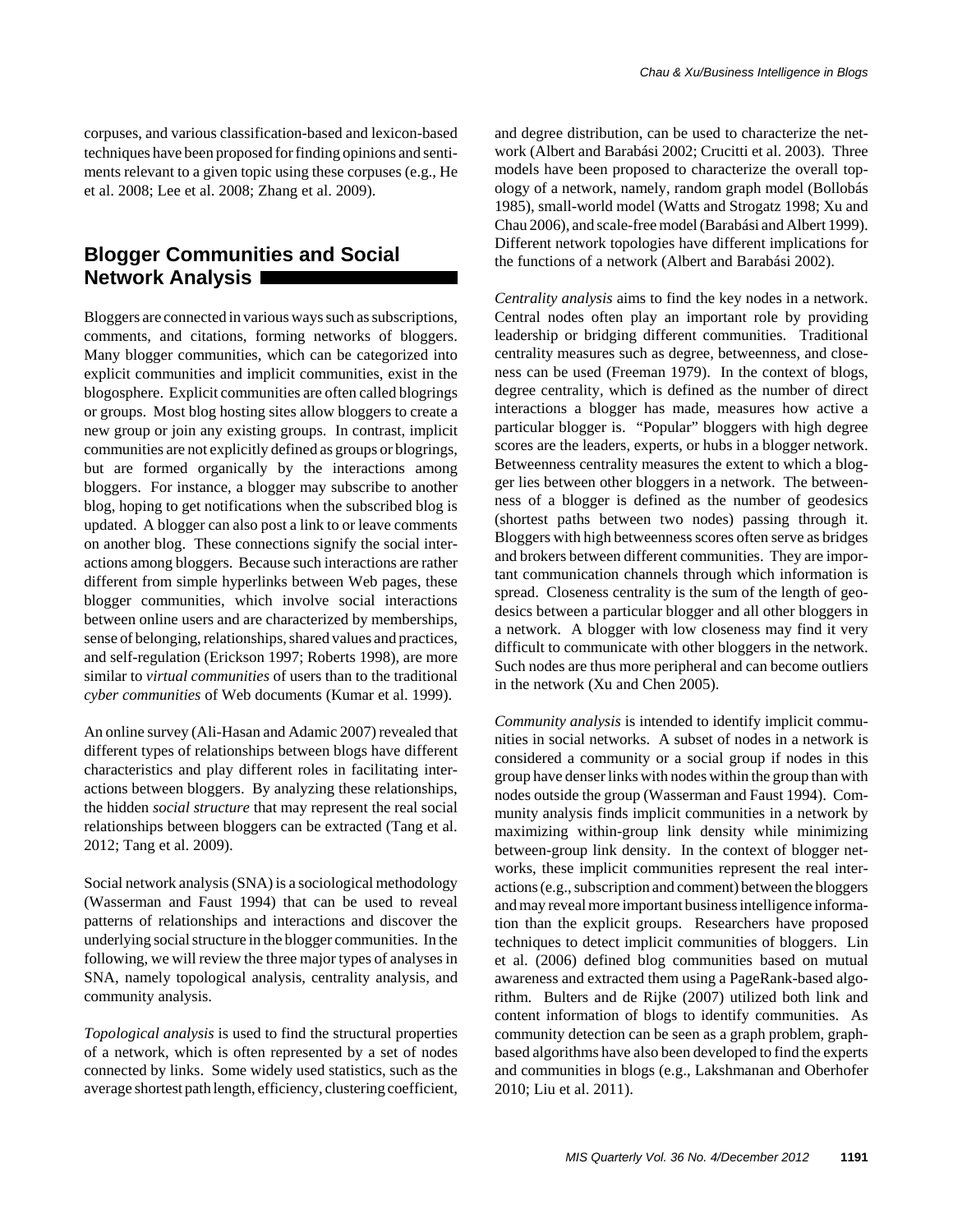In addition, as relationships among blogs can enable and facilitate various network functions and processes (e.g., information dissemination, innovation diffusion, and knowledge sharing) in the blogosphere (Adar and Adamic 2005; Gruhl et al. 2004), it is important to study how a blogger network's structural properties affect the outcomes of these processes. Papagelis et al. (2009) proposed a model to study the information dissemination in the blogosphere and the effects of different factors on the diffusion process. Some studies have attempted to identify the bloggers who are the most important in the information dissemination process using graph algorithms (Agarwal et al. 2008; Mathioudakis and Koudas 2009).

# **A Design Science Approach**

Our objective in this research is to design, implement, and apply a framework for generating business intelligence based on blog data. We adopt the design science methodology. In this section, we present the design of our framework and system (i.e., the artifacts that address the problem of business intelligence analysis based on blogs). Hevner et al. (2004) provided seven guidelines for conducting effective and highquality design science research in the field of information systems. It is suggested that these guidelines be followed closely to ensure that the research process and outcome are scientific. In the following, we discuss how our current research has followed and addressed these guidelines.;

- *Design as an Artifact*: Both our framework and our system are artifacts for addressing the problem, which is to gather and generate business intelligence from consumer blogs. The artifacts can be applied to different domains, and future research and applications can be built upon them.
- *Problem Relevance*: As discussed earlier, business intelligence based on user-generated contents is highly useful for decision making at various managerial levels in organizations in the current fast-evolving business environment. Analyzing business intelligence can reveal valuable information and discover novel knowledge critical to the success of a business (Abbasi et al. 2008; Chau et al. 2007; McGonagle and Vella 1999).
- *Design Evaluation*: A design must be evaluated in order to show its usefulness and quality. In this research, we use an observational evaluation method to evaluate the design (Hevner et al. 2004). In particular, we conduct

two case studies, which will be reported in later sections, as a proof-of-concept to demonstrate the feasibility of our approach and the value of the design (Albert et al. 2004).

- *Research Contributions*: The main contributions of this research are twofold. First, we demonstrate the feasibility and usefulness of applying our framework to blog mining for business intelligence. We investigate how content analysis and social network analysis can reveal useful information for business. We have created two artifacts, namely the business intelligence analysis framework and the blog mining system. Second, by conducting the two case studies, we improved our understanding of the characteristics and networks of the blogs on a consumer product and a company, and reported some interesting findings.
- *Research Rigor*: This research relies on rigorous elements from multiple academic fields, including business intelligence, marketing, information retrieval, social network analysis, Web mining, and system design. Both the construction and evaluation of the artifact are based on the knowledge base from these fields.
- *Design as a Search Process*: Our framework design and the application of techniques is a scientific process in which we searched for a potential solution to address the problem of generating business intelligence by mining blog contents and blogger community structure. In the early stages of our research, we obtained initial feedback from users and the design was revised a number of times. We iteratively revised the design in order to search for the best artifact that served our purpose.
- *Communication of Research*: We present the research in this paper to both technology-oriented and managementoriented audiences. Both the artifacts and the evaluation study are presented in this paper in the following sections, such that both can be easily replicated by researchers or practitioners.

# **The Framework for Analyzing Business Intelligence in Blogs**

In this section, we present our proposed framework for conducting business intelligence collection and analysis of blogs on a topic of interest, such as a consumer product or an organization. Our framework, shown in Figure 1, consists of the following steps (components):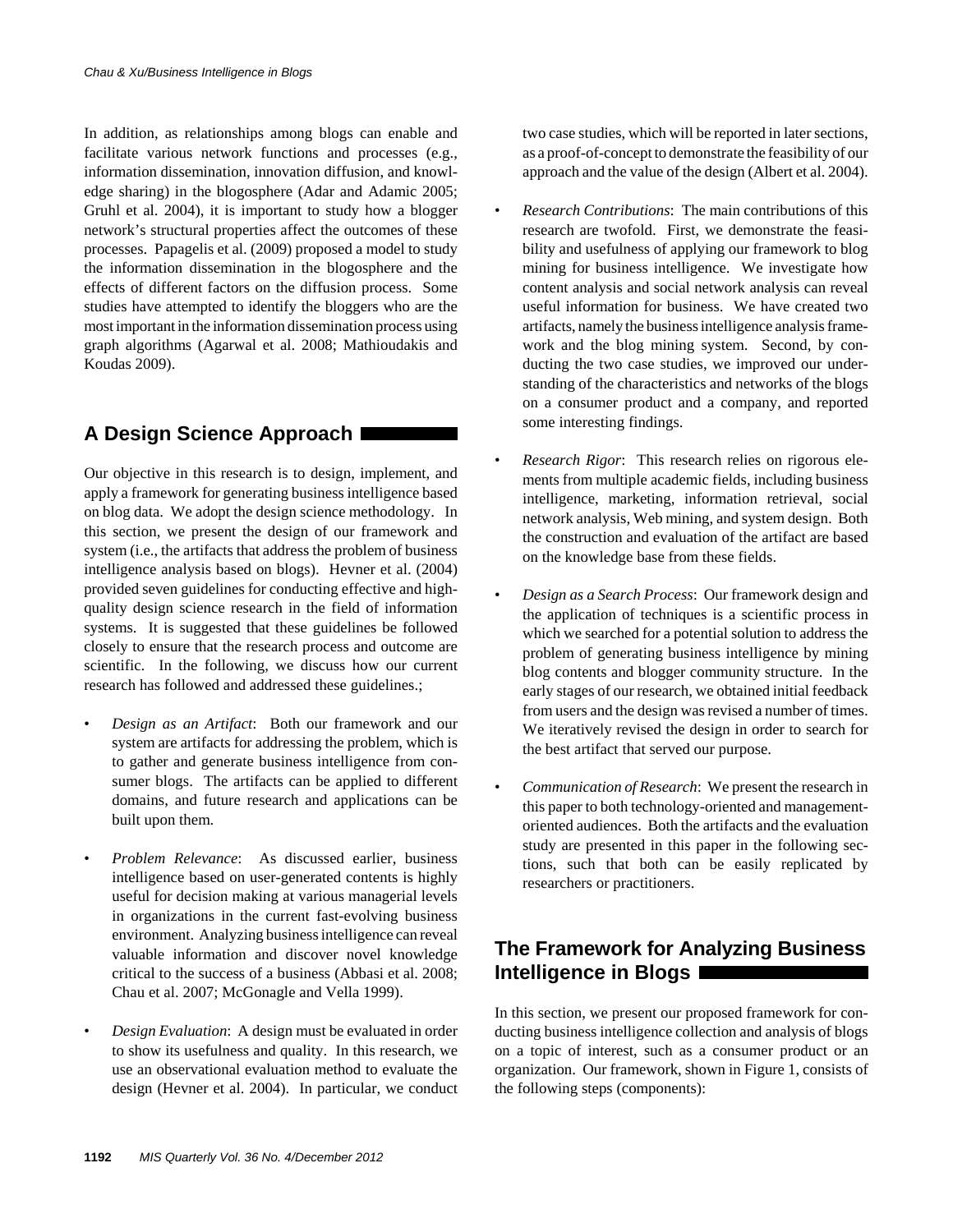

- 1. Identify the explicit communities of a topic of interest.
- 2. Collect information about bloggers in the explicit communities.
- 3. Analyze the content posted by the bloggers.
- 4. Analyze the interaction networks and implicit communities formed by the bloggers.

In the remainder of this section, we describe each step in this framework.

### *Identify the Explicit Communities of a Topic of Interest*

After deciding on the topic of interest, one can begin finding the explicit communities on this topic in the blogosphere. These explicit communities are represented by blogrings or interest groups, which are searchable on some blog hosting sites. These communities' information and membership can be retrieved either manually or using a software program such as a Web spider or crawler, depending on the number of communities. Each community can be manually examined for its relevance, authenticity, validity, and suitability to ensure data quality. This involves reading the description and sampled contents of these explicit communities and selecting the ones to be retrieved and analyzed. The communities can also be manually classified according to their characteristics, such as their attitudes toward the topic of interest.

### *Collect Information about Bloggers in the Explicit Communities*

After the set of explicit communities has been examined, one can gather their member lists and collect a massive amount of data about these members such as profiles, blog entries, and interaction patterns. Unless the number of members is very small, it is nearly impossible to complete this task manually. A blog spider program can be employed to automate this task. The blog spider starts by collecting the description page and retrieving the list of members of the explicit communities. The bloggers' URLs are then extracted and stored into a queue for fetching. The blog spider can be designed to follow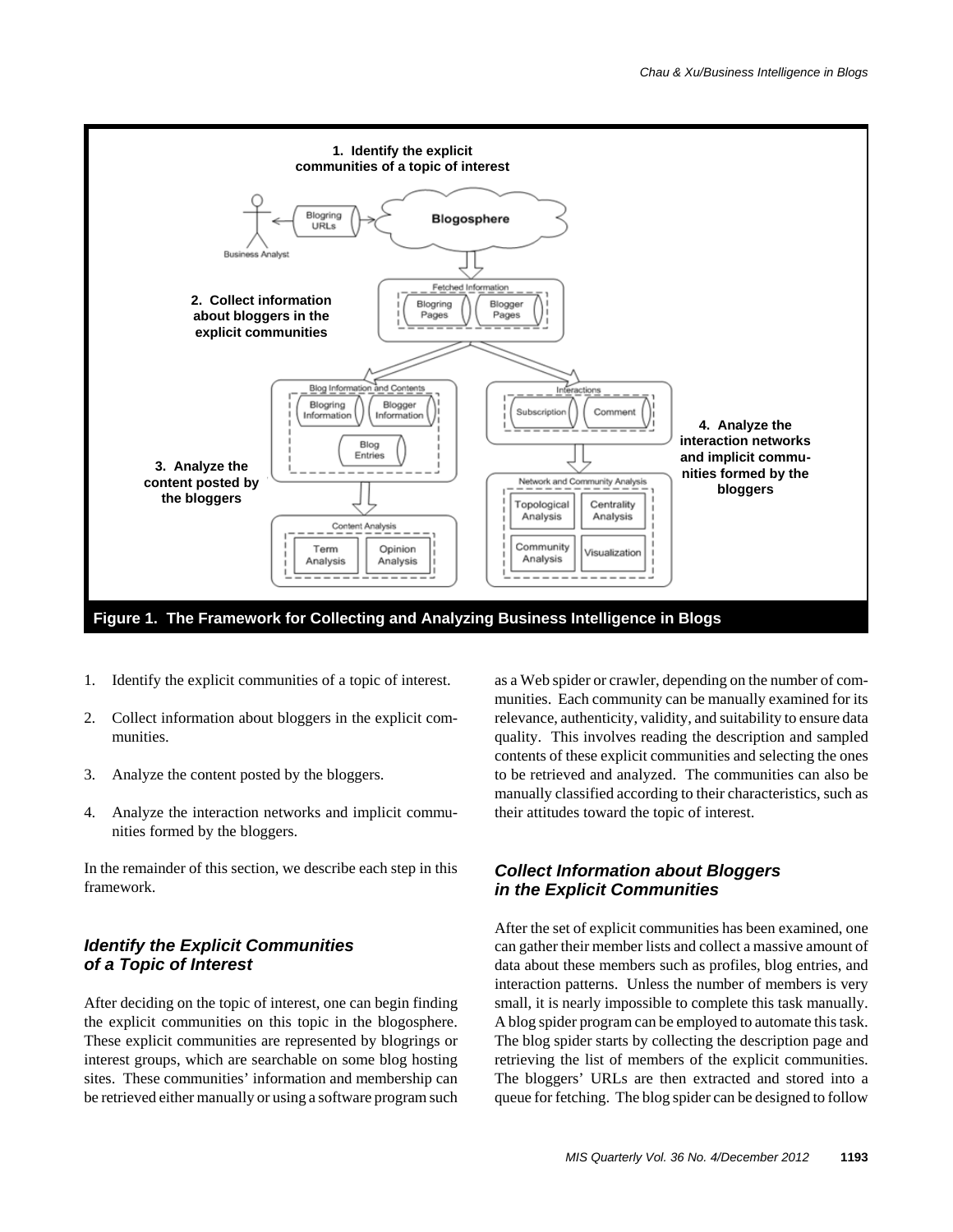only links that are of interest, such as blogger profile pages, blog entry pages, and comment pages, and to exclude pages such as online advertisements. If the blog hosting site supports RSS (really simple syndication), it is possible for the blog spider to easily retrieve blog information and contents in the form of Web feeds. Similar to standard Web spiders, multithreading or asynchronous I/O can also be used such that multiple blog pages can be downloaded in parallel (Chau et al. 2005). This can avoid bottlenecking the process if a particular Web server is sending a malicious response or not responding at all. After a page is downloaded, it can be stored into a relational database or as a simple file. The spider can terminate when a specific number of blog entries have been retrieved or when the data of all bloggers of interest have been collected.

### *Analyze the Content Posted by the Bloggers*

A downloaded blog page has to be processed to extract useful information. Blogs may be downloaded in HTML or XML format, depending on the blog hosting site. As a blog page may consist of more than one blog entry, the page is first parsed into separate blog entries. This can be done by simple string matching techniques. For example, some HTML formatting tags can be used to identify the beginning of a particular blog entry or comment, depending on the format of the blogs being analyzed. Useful information is then extracted, including the blogger's age, gender, country of residence, and the blog creation date. As blogs, even those hosted on the same site, may have different layouts, it is not trivial to extract such information from blogs in HTML format. For blogs in XML format, usually only partial information is available. Fortunately, some standard data like blogger name and blog entries are often put into specific formats (e.g., as a sidebar or in a table) in the HTML files in large blog hosting sites, and simple rules are often sufficient. Text analysis and Web content mining algorithms, such as linguistic analysis, text classification, or text clustering, can then be applied on the blog entries. Simple analysis includes term frequency analysis and extracting sentences that contain particular keywords of interest. Other text mining techniques such as topic and opinion analysis can also be applied on the contents collected (Abbasi et al. 2008).

### *Analyze the Interaction Networks and Implicit Communities Formed by the Bloggers*

The profile page and blog entry pages downloaded contain traces of interactions between bloggers. These interactions can be found in different sections of a blog page. For example, subscription links are often located in the blogroll on the left sidebar of a page; comment links are found in the comment section of a blog entry. These links can be extracted from the HTML blog page based on simple pattern matching. Based on all of the interaction links, one can automatically construct the networks formed by these links using software programs. Business intelligence information can be revealed by conducting social network analysis on these networks. Topological, centrality, and community analysis, as discussed earlier, can be applied to these networks to find useful, novel patterns. SNA statistics can be automatically calculated and visualization programs can be used to display a graphical notation of the networks. All of the analysis results can then be manually interpreted by business analysts. Depending on the purpose of the analysis, this may involve studying the profiles of selected bloggers of interest, investigating their link structures, and reading their blog entries.

### **Case Studies**

Two case studies are presented as a proof-of-concept in applying our framework. In the case studies, we show how our framework can be applied to collect and analyze the characteristics and structural properties of consumer communities in blogs and help generate business intelligence. Apple's iPod music player and Starbucks are chosen as the topics of our two case studies, which are discussed in detail in the following sections..

In the case studies we demonstrate how we applied the proposed framework to study the following important questions for business intelligence:

- 1. What are the characteristics of the contents of the consumer blogs? How are they related to the product or company of interest?
- 2. What are the characteristics of the interaction networks of bloggers?
- 3. Who are the central bloggers in these networks? Are these bloggers effective in disseminating information?
- 4. Do the implicit communities formed by different types of interactions demonstrate different properties? Which types of interactions are more important in shaping the communities?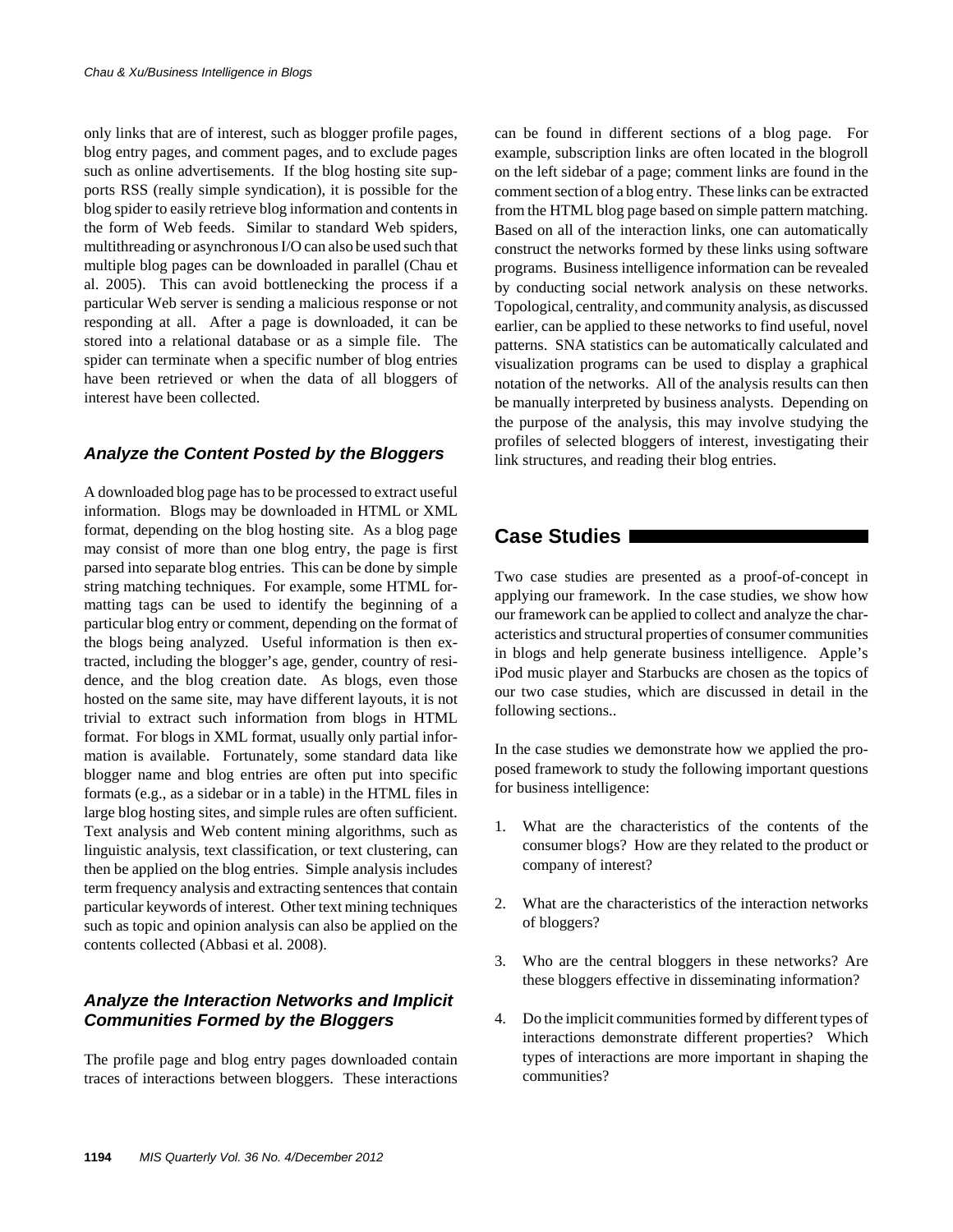### *Case Study 1: iPod*

The topic we selected for the first case study was Apple's iPod music player. We chose this product as the topic of interest due to its popularity with young people, who are major bloggers. Analyses of such consumer communities in blogs may provide relevant companies and organizations important insights into the characteristics of their current and potential consumers (Baker and Green 2005; Chevalier and Mayzlin 2006; Kozinets et al. 2010) and help them better market their iPod-related products and services.

#### **Data Set**

We chose Xanga (www.xanga.com) as our source of blog data. According to Alexa,<sup>2</sup> Xanga is the second most popular blog hosting site after the Google-owned Blogger (www.blogger.com). It is also ranked  $17<sup>th</sup>$  in traffic (visit popularity) among all Web sites in English. Xanga was chosen over Blogger because Xanga has more prominent features to support subscriptions and groups, and these features are useful for identifying consumer groups in the blogs and the interactions between bloggers.

We used the onsite search engine to manually identify the online iPod consumer communities in blogs. We first searched for all the blogrings on Xanga that contained the word "iPod" in their titles or descriptions and retrieved 315 blogrings (groups). We then manually examined the details of these blogrings and those that were irrelevant to iPods or invalid were discarded. Groups with only a single member, generally formed by one blogger with no one else joining, were also removed from our list. Our final data set consisted of 204 valid groups. For each group, we read its group description and classified it as having a positive, negative, or neutral attitude toward iPods. The top 20 largest groups are shown in Table 1.

There were 3,493 bloggers in total in this data set. Each blogger maintained one blog, which may contain multiple blog entries. In total there were 75,445 blog entries. Our system automatically fetched and extracted the bloggers' basic information, their blog entries, and their relationships. Because all blog pages were from the same blog host, we used a program based on some simple pattern matching rules (e.g., based on occurrences of some particular HTML tags or headings) to extract the required information from these

pages. The basic information about a blogger included the user ID, name, date of birth, city, state, country, and date of registration. Among the 3,493 bloggers, 2,603 indicated their gender. Although these self-reported data may not be very reliable, they provide a rough picture of the sample of bloggers in the blogging consumer groups. The attitude of each blogger toward iPods was also determined based on the attitude of the groups to which the blogger belonged. In our data we found 2,377 bloggers with a positive attitude toward iPods, 225 with a negative attitude, and 891 were neutral.

#### **Content Analysis**

We examined the contents of the blogs to ascertain whether and to what degree they were relevant to iPod, our topic of interest. As a preliminary analysis, we measured the relevance by looking at the number of times (word frequency) that the word iPod was mentioned in each collected blog. We found that the blog with the highest frequency mentioned the word iPod 345 times. However, after careful examination of this blog, we determined that this blog was a splog, which is a type of spam blog used to trick search engines and artificially boost the traffic to other Web sites.

After filtering out similar splogs, we found that the highest word frequency in the legitimate blogs was 115 while the lowest was 0. We plot the percentage of bloggers (i.e., blogs) in logarithm scales against the word frequency in Figure 2. In the chart, we can see that a large percentage of bloggers mentioned the word iPod sparingly, if at all, in their blogs, while only a small percentage of bloggers used the product's name frequently.

We found that 1,573 bloggers mentioned the word iPod at least once in their blogs. The word iPod appears 10,572 times in total in the postings of these bloggers. On the other hand, 1,920 bloggers never mentioned the word iPod in their blogs, although they joined at least one of the iPod-related blogrings identified in our study. This represents more than half (55.0%) of all the bloggers in our data set. This finding is intriguing because it implies that it is not possible to reach these bloggers through standard keyword-based searches (e.g., searching the word iPod in a blog search engine like Technorati or Google Blog Search). These bloggers can only be identified by their group memberships or other approaches.

We further examined the content of the blogs by extracting all the sentences that contain the word iPod. We sampled a random set of 300 of these sentences. Out of this set, 296 sentences talk about the blogger's interaction with an iPod and are neutral toward iPod (e.g., "I want an ipod," "I spent

<sup>&</sup>lt;sup>2.</sup>Top English Language Sites" (http://www.alexa.com/site/ds/ top\_sites? ts\_mode=lang&lang=en; accessed June 14, 2008).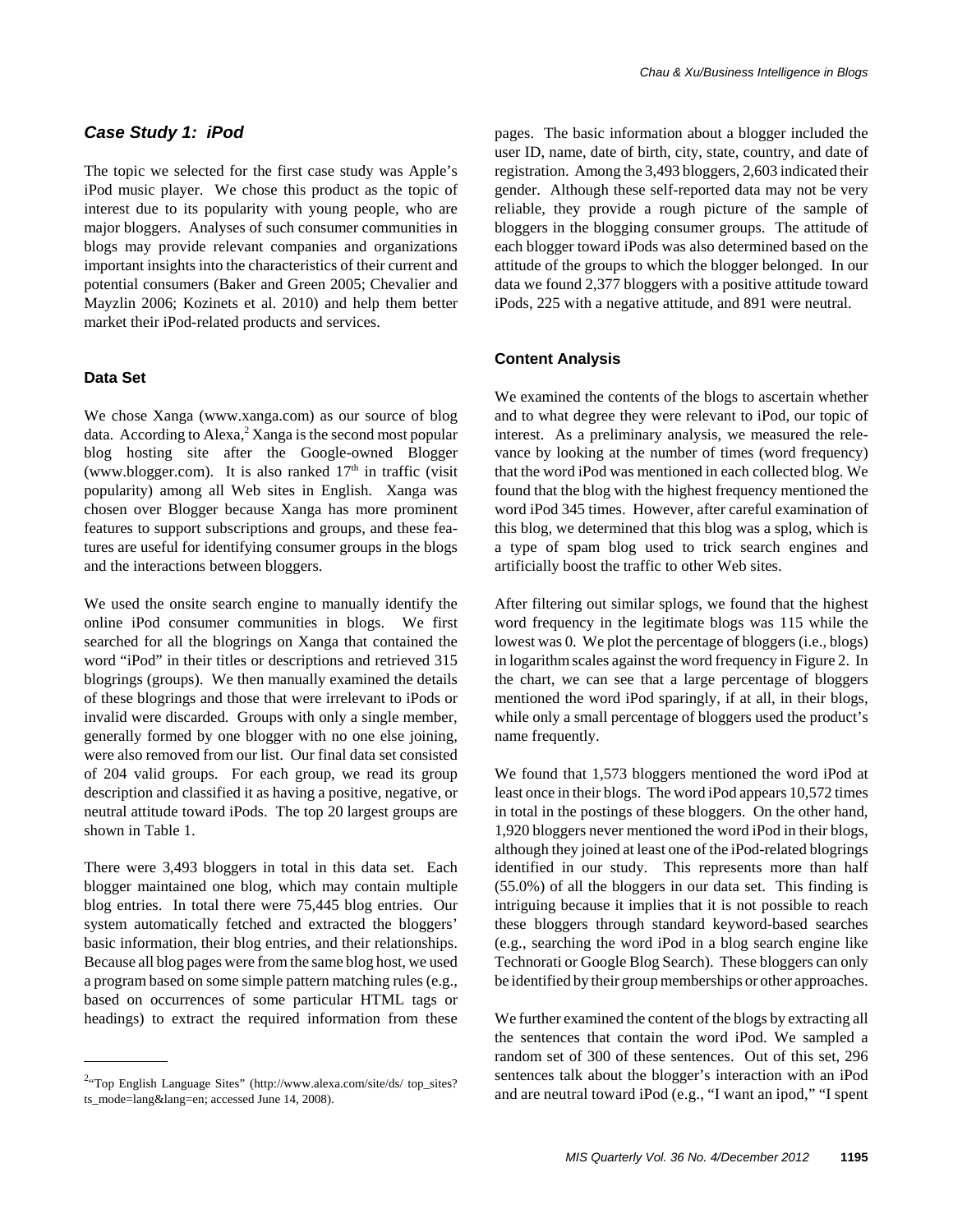| Table 1. The Top 20 Largest Groups for iPod |                             |                                                                                                                                                                                                                                                                                                                                                                                                                                                                                                                      |          |  |  |  |
|---------------------------------------------|-----------------------------|----------------------------------------------------------------------------------------------------------------------------------------------------------------------------------------------------------------------------------------------------------------------------------------------------------------------------------------------------------------------------------------------------------------------------------------------------------------------------------------------------------------------|----------|--|--|--|
| <b>Group Title</b>                          | Number of<br><b>Members</b> | <b>Group Description</b>                                                                                                                                                                                                                                                                                                                                                                                                                                                                                             | Category |  |  |  |
| I Can't Live Without My<br>iPod!            | 677                         | You can't live without your iPod? You bring your iPod to wherever you<br>go? Do you listen to your iPod when you take a sh*t? You feel weird<br>and naked whenever your iPod is not with you? Do you feel like you<br>can't function normally without your iPod? Are you crazy about your<br>iPod? You're not alone. Join!                                                                                                                                                                                           | Positive |  |  |  |
| i <3 my iPod                                | 422                         | as if the novelty will ever wear off                                                                                                                                                                                                                                                                                                                                                                                                                                                                                 | Positive |  |  |  |
| !! iPod Supremacy!!                         | 385                         | Own an ipod? JOIN NOW!!! RIGHT NOW!!! all ipods welcome. Old<br>school, New, iPod minis, etc. No we do not execpt the poser iRiver<br>(which sony poses in the iPods place)                                                                                                                                                                                                                                                                                                                                          | Neutral  |  |  |  |
| I heart my iPod                             | 206                         | Being a part of this blogring means that not only do I own an iPod, but<br>I also heart my iPod too.                                                                                                                                                                                                                                                                                                                                                                                                                 | Positive |  |  |  |
| My iPod owns your mp3<br>player             | 170                         | Yes We own iPods, there awesome and people envy them saying<br>there Dell DJ or Creative Zen is better, but its not. So Join if you own<br>any ipod. ok? iPod lpod ipod they are the best. ipod ipod ipod ipod<br>ipod ipod !                                                                                                                                                                                                                                                                                        | Positive |  |  |  |
| ~~~iPoD~~LoVe~~~                            | 75                          | This Is 4 AnY1 wHo HaS aN iPoD or WaNtS oNe yeaaaaaa!!!!!!! wE<br>roCk !!!!! I LOVE IPODS IPODS IPODS IPODS IPODS IPODS IPODS<br>IPODS IPODS IPODS IPODS IPODS IPODS IPODS IPODS IPODS<br>IPODS IPODS IPODS IPODS IPODS IPODS IPODS IPODS IPODS<br>IPODS IPODS IPODS IPODS IPODS IPODS IPODS IPODS IPODS<br>IPODS IPODS IPODS IPODS IPODS IPODS IPODS IPODS IPODS<br>IPODS IPODS IPODS IPODS IPODS IPODS IPODS IPODS IPODS<br>IPODS IPODS IPODS IPODS IPODS IPODS IPODS IPODS IPODS<br>IPODS IPODS IPODS IPODS IPODS | Positive |  |  |  |
| !!**Mini Pink Ipods**                       | 67                          | I want 100 people with pink mini ipods (orwho want pink mini ipods, or<br>who has an ipod at all) to join this blog!!! Common! THINK PINK!                                                                                                                                                                                                                                                                                                                                                                           | Neutral  |  |  |  |
| i have an ipod                              | 67                          | ipod, ipod, ipod, ipod, ipod, ipod, ipod, ipod, ipod, ipod, ipod, ipod,<br>ipod, ipod, ipod, ipod, ipod, ipod, ipod, ipod, ipod, ipod, ipod, ipod,<br>ipod, ipod, ipod, ipod, ipod, ipod, ipod, ipod, ipod, ipod, ipod, ipod,<br>ipod, ipod, ipod, ipod, ipod, ipod, ipod, ipod, ipod, ipod, ipod, ipod,<br>ipod, ipod, ipod, ipod, ipod, ipod, ipod, ipod, ipod, ipod, ipod, ipod,<br>ipod, ipod, ipod, ipod                                                                                                        | Neutral  |  |  |  |
| I love my ipod!!                            | 62                          | For those who can't get enough listening to their ipod. Whether its a<br>colorful mini or a white 20 gb. we love our ipods! so go get your own<br>and stop looking at mine! get updates and other cool sh*t for ur ipod.                                                                                                                                                                                                                                                                                             | Positive |  |  |  |
| my iPod owns me ♥                           | 57                          | + iF YOU CAN'T GO ANYWHERE WITHOUT YOUR IPOD ;; LISTEN TO<br>iT NON-STOP /// THIS IS DEF. FOR YOU :] -- JOIN NOW !*                                                                                                                                                                                                                                                                                                                                                                                                  | Positive |  |  |  |
| I own an iPod but I'm<br>not rich.          | 51                          | this blog is for anyone who owns an iPod and knows people who think<br>they are rich since they do have one. but i own an ipod and im not<br>rich! you dont see me walking around in a huge mansion riding in a<br>limo! im not rickbut i do own an iPod.                                                                                                                                                                                                                                                            | Neutral  |  |  |  |
| i love my ipod                              | 51                          | it is freaking awesome.                                                                                                                                                                                                                                                                                                                                                                                                                                                                                              | Positive |  |  |  |
| .: I Heart my iPod:.                        | 46                          | : : : : Ode to my iPod : : : : : : I love my iPod, yes I do. : : : : 1<br>love my iPod, how bout you?:::::::::::::::::::::<br>iPod is my very best friend. :::::::::::::::::::: Without<br>it I would come to an end.::::::::::::::: So, if your iPod<br>makes you sing, ::::::::::::::: You should join this<br>blogring!                                                                                                                                                                                           | Positive |  |  |  |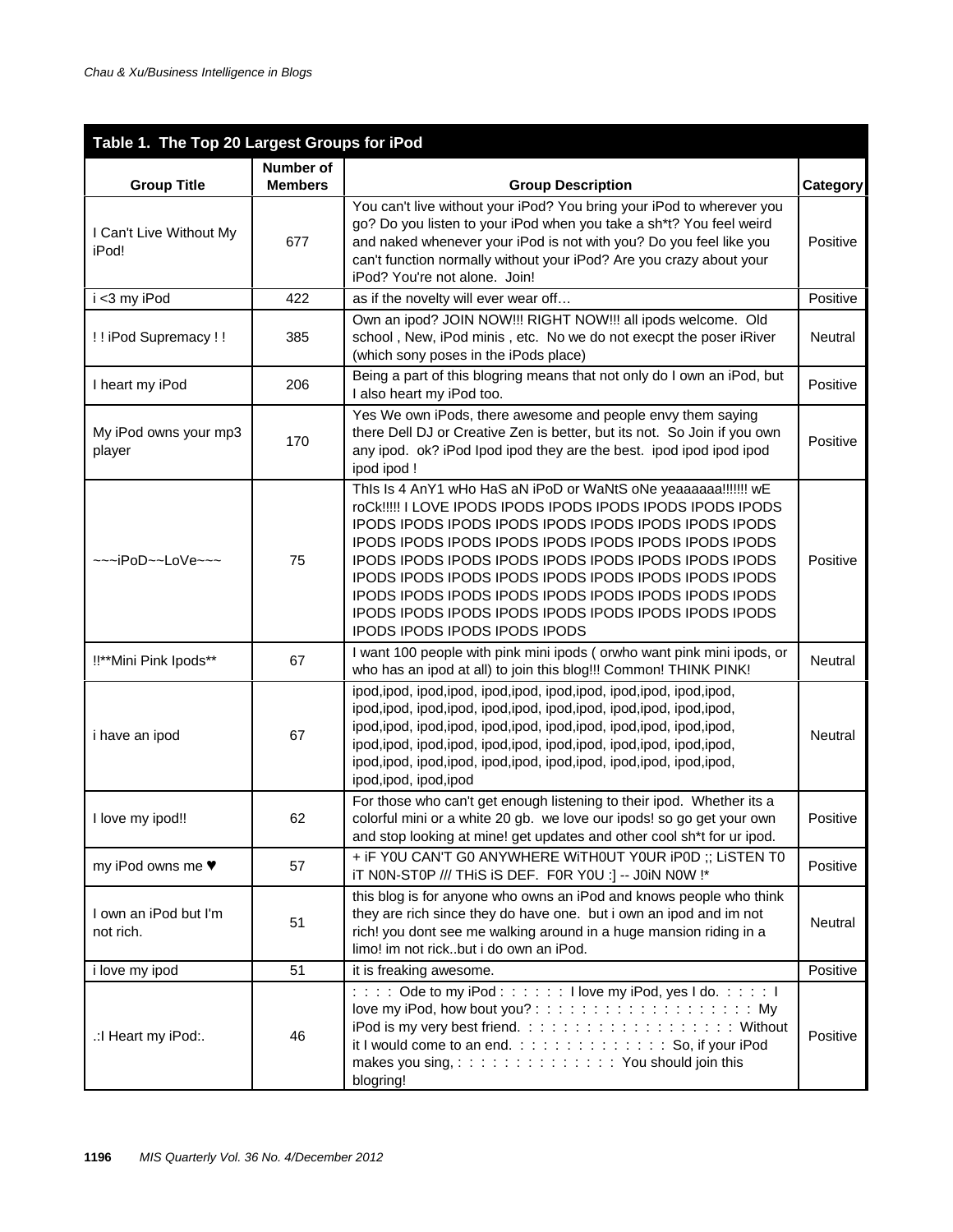| Table 1. The Top 20 Largest Groups for iPod (Continued) |                             |                                                                                                                                                                                                                                                                                                                                                                                                                                                                                                                                             |          |  |  |  |
|---------------------------------------------------------|-----------------------------|---------------------------------------------------------------------------------------------------------------------------------------------------------------------------------------------------------------------------------------------------------------------------------------------------------------------------------------------------------------------------------------------------------------------------------------------------------------------------------------------------------------------------------------------|----------|--|--|--|
| <b>Group Title</b>                                      | Number of<br><b>Members</b> | <b>Group Description</b>                                                                                                                                                                                                                                                                                                                                                                                                                                                                                                                    | Category |  |  |  |
| My MP3 player kicks<br>your iPod's BUTT!                | 35                          | iPods=crap We are all smart people who bought MP3 players that<br>won't break after 2 months. ahahaha, I laugh at people who own<br>iPods.                                                                                                                                                                                                                                                                                                                                                                                                  | Negative |  |  |  |
| <b>iPod Users</b>                                       | 33                          | Whether you own a 1st/2nd/3rd Generation Touch-Wheel Apple iPod,<br>4th Generation Click-Wheel or Apple iPod Mini MP3 player! Join and<br>unite under one blogring as a faithful community to the BEST MP3<br>player constructed EVER!! SPREAD THIS BLOGRING!!                                                                                                                                                                                                                                                                              | Positive |  |  |  |
| !!iPod Mini Supremacy!!                                 | 28                          | its for people who love there iPod mini. so enjoy.                                                                                                                                                                                                                                                                                                                                                                                                                                                                                          | Positive |  |  |  |
| i luff my iPOd MiNi <3                                  | 24                          | iPOd MiNi iPOd MiNi iPOd MiNi iPOd MiNi iPOd MiNi iPOd MiNi iPOd<br>MiNi iPOd MiNi iPOd MiNi iPOd MiNi iPOd MiNi iPOd MiNi iPOd MiNi<br>iPOd MiNi iPOd MiNi iPOd MiNi iPOd MiNi iPOd MiNi iPOd MiNi iPOd<br>MiNi iPOd MiNi iPOd MiNi iPOd MiNi iPOd MiNi iPOd MiNi iPOd MiNi<br>iPOd MiNi iPOd MiNi iPOd MiNi iPOd MiNi iPOd MiNi iPOd MiNi iPOd<br>MiNi just rock. ; any color, any songs, any kinda ipod, just join cuz<br>you luff iPOd!                                                                                                 | Positive |  |  |  |
| $\sim$ iPoD OwnERZ $\sim$                               | 23                          | anyone tht havs and liks their ipod join this blog ring~                                                                                                                                                                                                                                                                                                                                                                                                                                                                                    | Positive |  |  |  |
| iPod's are EVIL                                         | 20                          | IPODS R EVIL! Nearly all the otha mp3 playas cood kick iPods @\$\$<br>easily! Most ipoders cant even name 5 dif mp3's, they don't even<br>research be4 jumping to iPod! iPod doesnt: come in as many colors<br>as zen, or hav voice recording lik almost all the others do, come w/ a<br>charger or a case. Its bigger than the rio, or zen(w/ the same amount<br>of gigs). It: only has one kinda case, takes longer to charge+has less<br>battery life, costs more+u get less gigs. Oh, + THEY ALL HAV LIL<br>DEMONS IN THEM. iPods SUCK! | Negative |  |  |  |
| I <3 my hawt iPod                                       | 19                          | ipod owners! this is the place for you!!!                                                                                                                                                                                                                                                                                                                                                                                                                                                                                                   | Positive |  |  |  |

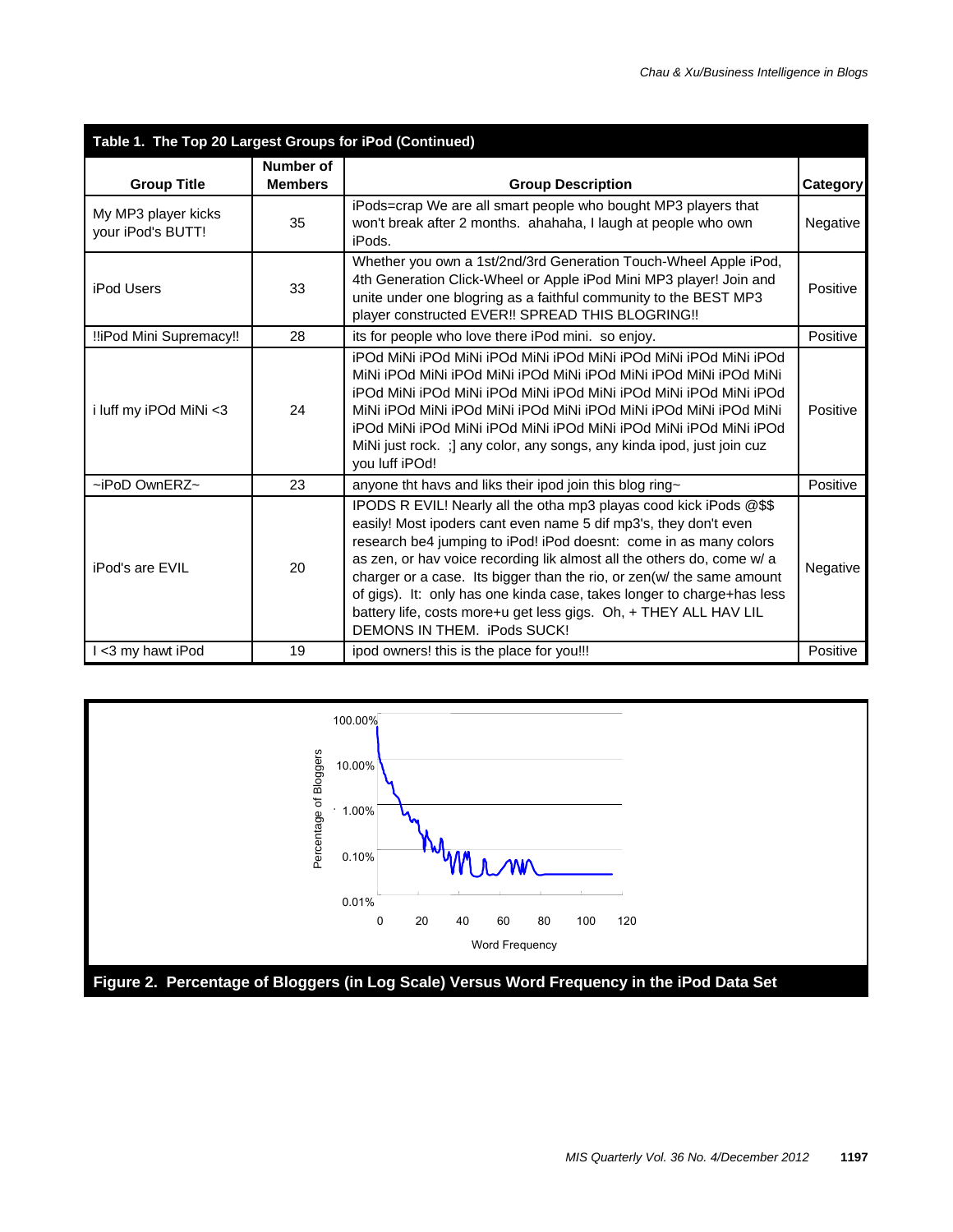| Table 2. The Statistics of the Interaction Networks in the iPod Data set |                     |                |                 |  |  |  |  |
|--------------------------------------------------------------------------|---------------------|----------------|-----------------|--|--|--|--|
| <b>Network</b>                                                           | <b>Subscription</b> | <b>Comment</b> | <b>Combined</b> |  |  |  |  |
| Number of Nodes                                                          | 1.103               | 1.108          | 1.282           |  |  |  |  |
| Number of Links                                                          | 948                 | 1.028          | 1.302           |  |  |  |  |
| Average Degree                                                           | 1.72                | 1.86           | 2.38            |  |  |  |  |
| Highest In-Degree                                                        |                     | 16             | 23              |  |  |  |  |
| <b>Highest Out-Degree</b>                                                |                     | 26             | 26              |  |  |  |  |

5 hours listening to my ipod," "bought a new ipod case," "I just downloaded some new songs on my iPod," and "my ipod was left on the bus!"). These sentences provide some information on how users interact with their iPods, and it is often useful for analysts to keep track of this type of posting (Pikas 2005). On the other hand, only 4 of the 300 sentences explicitly showed the blogger's review or opinion of the iPod. Examples of these sentences include "ipods are awesome," "we decided that ipods r cool," and "I hate ipods." Given the small percentage of sentences, we observed that the data set did not provide enough cases for conducting opinion mining, which is often used for other types of user-generated content (e.g., online customer reviews; Glance et al. 2005; Liu et al. 2005). Our results indicated that opinion mining may be more appropriate and feasible for review-oriented blogs, which provide consumer evaluations and opinions of particular products, but less suitable for personal blogs, which focus on diaries and personal content (Ip and Wagner 2008).

#### **Interaction Networks**

The interaction networks are the networks constructed by the interaction relationships between bloggers extracted from the collected blogs. As mentioned in the previous section, we identified two types of interactions among bloggers: subscription, which occurs when one blogger subscribes to another blog, and comment, which occurs when one blogger makes a comment on another person's blog entry. Blogger interactions are not constrained by one single type of activity. It is thus natural to study the network combining both subscription and comment relationships; therefore, we analyzed the following three networks of bloggers: (1) subscription network, (2) comment network, and (3) a combined network of subscriptions and comments. Table 2 presents the basic statistics of these interaction networks. Note that none of these three networks contains all of the 3,493 bloggers in our data set. This is because many bloggers have neither subscription nor commenting relationships with anyone else in this particular data set. They are isolated nodes and are not included in the networks.

We also studied the characteristics of the cumulative degree

distributions of the networks. The cumulative degree distribution,  $P(k)$ , is defined as the probability that an arbitrary node in the network has at least *k* links (Albert and Barabási 2002). We found that all these networks show power–law degree distributions, indicating scale-free topology (subscription:  $R^2 = 0.94$ ; comment:  $R^2 = 0.92$ ; combined:  $R^2 = 0.90$ ). As an example, we plotted the cumulative degree distributions of the combined network in logarithmic scales in Figure 3. The curve for the network is roughly straight with only a small bump. The power–law degree distribution indicates that a small number of bloggers are involved with a larger number of interactions and they are the "centers" of the network.

### **Central Bloggers**

It is important to identify the central bloggers who play important roles in information dissemination in the implicit communities. We used three popular centrality measures, namely degree, betweenness, and closeness (Freeman 1979), to identify the key bloggers.

We first examined the degree centrality of the bloggers. In the three types of networks, each blogger has three degrees: in-degree (the number of incoming links), out-degree (the number of outgoing links), and degree (the total number of links). A blogger with a high in-degree usually is popular or "authoritative" (Kleinberg 1999). For example, a large number of incoming subscription links implies that the blogger is somehow liked or endorsed by others who subscribe to his/her blog. A blogger becomes popular if the blog content is interesting and many people like to keep track of the updates. We found that the highest value of in-degree in the subscription network was 7 (see Table 2). The high outdegree subscribers, in contrast, may not be popular. Instead they may be "hubs" who can direct their visitors to many other interesting, popular blogs, and thus are also quite important to identify. The highest out-degree value is 9 in this network.

Similarly, in the comment network, a blogger with a high indegree is one who attracts comments from many other bloggers, and a blogger with a high out-degree is one who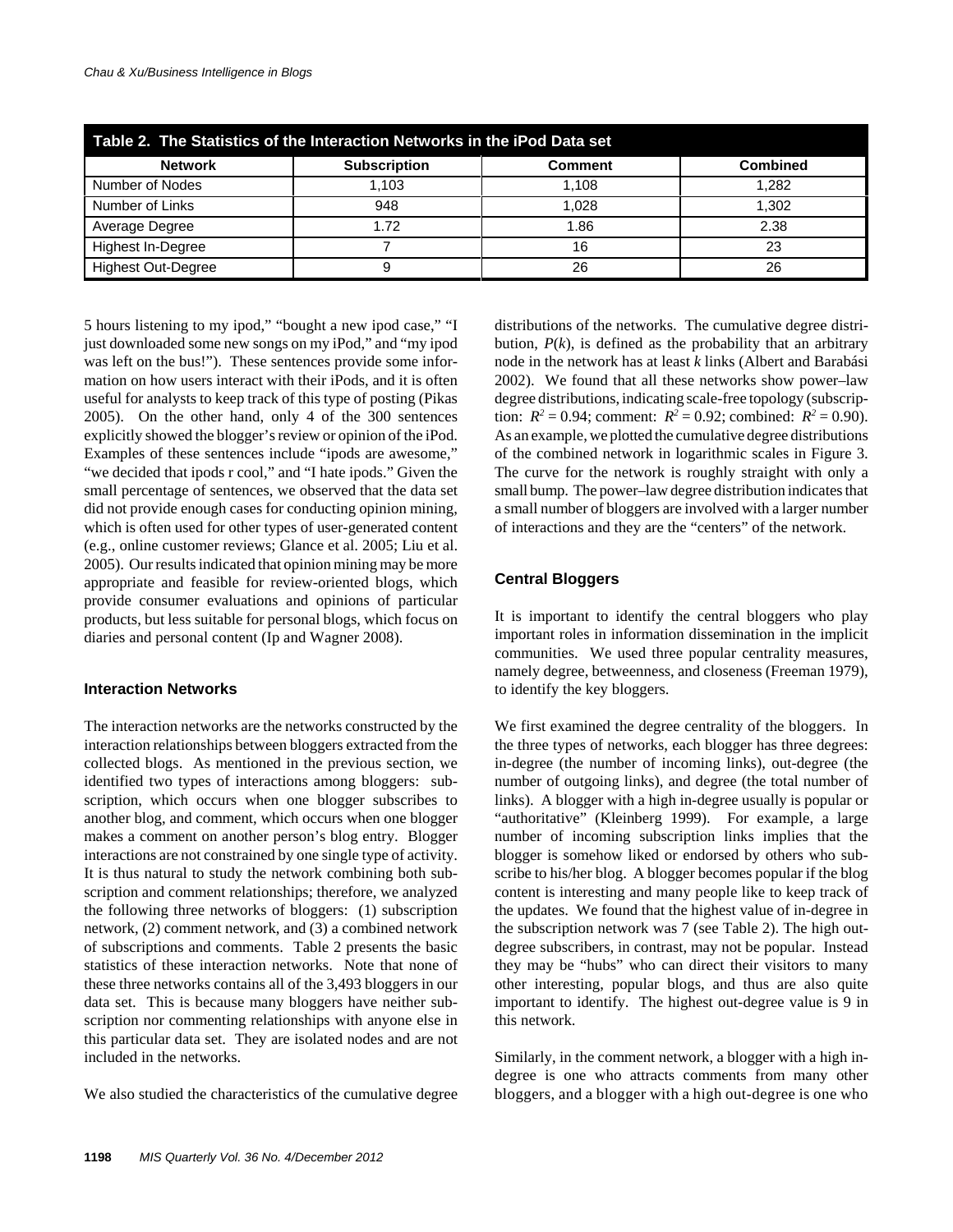

posts comments on many other blogs. In our data, we found that the highest in-degree value in the comment network is 16 while the highest out-degree value is 26.

Note that the key bloggers with high degrees may not necessarily blog often about the iPod and vice versa. We compared the list of the top bloggers who frequently mentioned "iPod" as identified from the content analysis and the top bloggers with high degree centrality. There is no overlap between the two lists. The degrees of the bloggers who frequently blog about the iPod are rather low, ranging between 0 and 3. This implies that those bloggers may not communicate extensively with other bloggers.

The top 10 bloggers in each of the three networks as defined by the degree centrality as well as the other two measures (i.e., betweenness and closeness) are shown in Tables 3, 4, and 5. This allows us to compare the top bloggers in the different networks. In Table 3, we can see that there is only one blogger (#1015) appearing in the top 10 in both the subscription network and the comment network. In other words, bloggers who have the most subscription relationships are not the ones who have the most comments. In the combined network, eight of the top 10 bloggers are found in the list of top 10 bloggers in the comment network, while only two are present in the top bloggers in the subscription network.

Table 4 shows the top bloggers in terms of betweenness. There is no overlap between the top bloggers in the subscription network and the comment network. In the combined network, five of the top 10 bloggers are from the top 10 in the comment network, and only one is from the top 10 in the subscription network. This is similar to the pattern shown in the analysis of degree centrality, where the top bloggers in the combined network mostly come from the comment network.

Table 5 shows the list of bloggers with the highest closeness centrality. There is no overlap between the top bloggers in the subscription and the comment networks. In the list for the comment network, only two bloggers are from the subscription network and one is from the comment network. The small overlap indicates that the network structure changes significantly when the subscription network and the comment network are combined.

The top bloggers with high centrality may play an important role in spreading information, ideas, and opinions to the rest of the network. These bloggers may be opinion leaders whose views and opinions have influential effects on others. The process of information dissemination in social networks is often referred to as "word-of-mouth" (Engel et al. 1969) or "information cascade" (Watts 2002), a social phenomenon frequently studied in marketing research (Kozinets et al. 2010; Trusov et al. 2009).

To verify the role of central bloggers in disseminating information, we performed a simple study to simulate the word-ofmouth process in the blogosphere following a widely cited information cascading model in marketing (Watts and Dodds 2007). Specifically, we simulated the situation where the top bloggers are selected for one-to-one "seeding" in a marketing campaign (for instance, by giving them a free iPod), in the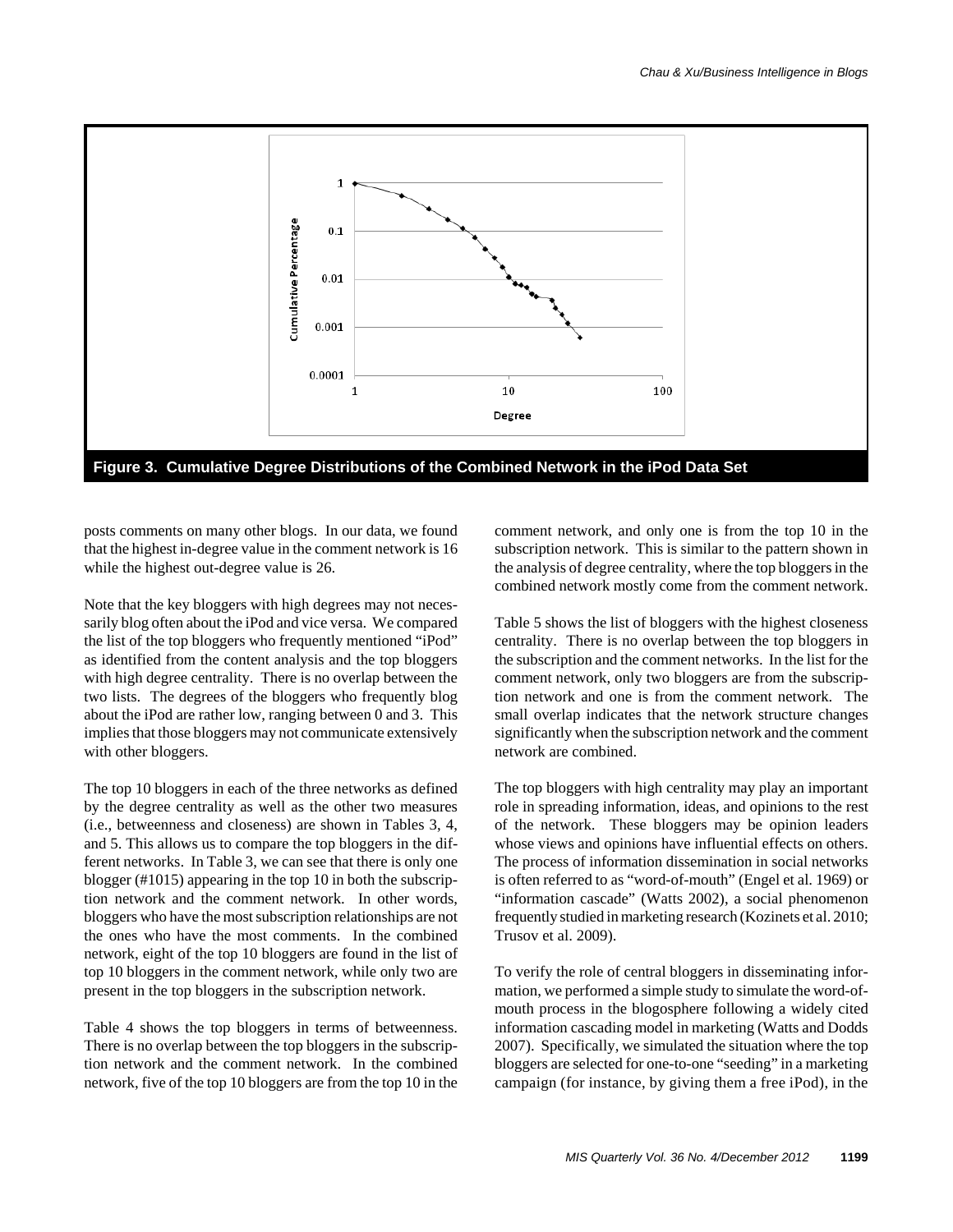| Table 3. Top 10 Bloggers with Highest Degree Centrality in the iPod Networks |      |                             |      |                        |      |                          |  |
|------------------------------------------------------------------------------|------|-----------------------------|------|------------------------|------|--------------------------|--|
|                                                                              |      | <b>Subscription Network</b> |      | <b>Comment Network</b> |      | <b>Combined Network</b>  |  |
| Rank                                                                         | Id   | <b>Blogger Name</b>         | Id   | <b>Blogger Name</b>    | Id   | <b>Blogger Name</b>      |  |
|                                                                              | 2210 | patrickstar 4224            | 2016 | Mybearjana             | 2016 | Mybearjana               |  |
| $\overline{2}$                                                               | 2284 | power_from_within           | 1342 | Ipodvideo              | 1015 | getcha FREAKx3on         |  |
| 3                                                                            | 948  | Free ipod lover             | 1015 | Getcha FREAKx3on       | 2968 | trendy xbarbie           |  |
| 4                                                                            | 1041 | Gnell Wallace 54            | 1954 | MIZZ BROKEN ONE        | 1954 | MIZZ BROKEN ONE          |  |
| 5                                                                            | 1181 | HsXeC_BaSsIsT               | 2968 | Trendy xbarbie         | 1342 | Ipodvideo                |  |
| 6                                                                            | 312  | Blondebebe 1                | 394  | brunettegirlie_x3      | 394  | brunettegirlie_x3        |  |
| $\overline{7}$                                                               | 683  | Dev Lee                     | 3207 | x retr0thrills         | 3207 | x retr0thrills           |  |
| 8                                                                            | 1015 | getcha FREAKx3on            | 412  | C0ACH xBARBIE          | 2534 | shadowed_star            |  |
| 9                                                                            | 1420 | Jennnnyyyyy                 | 2688 | Sporty xbarbie         | 2489 | save_me_from_myself_6904 |  |
| 10                                                                           | 2489 | save_me_from_myself_6904    | 2213 | PeaceLoveSummerx3      | 412  | COACH xBARBIE            |  |

| Table 4. Top 10 Bloggers with Highest Betweenness Centrality in the iPod Networks |      |                             |      |                        |      |                              |  |
|-----------------------------------------------------------------------------------|------|-----------------------------|------|------------------------|------|------------------------------|--|
|                                                                                   |      | <b>Subscription Network</b> |      | <b>Comment Network</b> |      | <b>Combined Network</b>      |  |
| Rank                                                                              | Id   | <b>Blogger Name</b>         | Id   | <b>Blogger Name</b>    | Id   | <b>Blogger Name</b>          |  |
|                                                                                   | 1015 | getcha FREAKx3on            | 1342 | Ipodvideo              | 1954 | MIZZ BROKEN ONE              |  |
| $\overline{2}$                                                                    | 1954 | MIZZ BROKEN ONE             | 3368 | xX_YourPen1sIsEmo_Xx   | 1342 | Ipodvideo                    |  |
| 3                                                                                 | 1181 | HsXeC BaSsIsT               | 1608 | Kylee09                | 2016 | Mybearjana                   |  |
| 4                                                                                 | 2    | MURDER divinex<br>a         | 2016 | Mybearjana             | 2161 | OrangeBabeMLE                |  |
| 5                                                                                 | 2002 | Music Madness0X             | 1449 | Joelheflin             | 1608 | kylee09                      |  |
| 6                                                                                 | 2681 | spontaneous_niknak          | 1929 | Mind Games Infinity    | 3368 | xX_YourPen1sIsEmo_Xx         |  |
| 7                                                                                 | 2003 | music_yox3                  | 1733 | Livinginaparadox       | 3470 | youXareXaXbutterflyXprincess |  |
| 8                                                                                 | 840  | european sheekX3            | 1333 | Ipodman                | 3385 | Xxhilljoxx                   |  |
| 9                                                                                 | 1113 | Heartbroken_and_confused    | 2884 | the_temporary_solution | 1041 | Gnell_Wallace_54             |  |
| 10                                                                                | 2050 | needashuffle                | 1936 | Miss_HelloKitty21      | 1449 | Joelheflin                   |  |

| Table 5. Top 10 Bloggers with Highest Closeness Centrality in the iPod Networks |      |                             |      |                            |      |                                  |
|---------------------------------------------------------------------------------|------|-----------------------------|------|----------------------------|------|----------------------------------|
|                                                                                 |      | <b>Subscription Network</b> |      | <b>Comment Network</b>     |      | <b>Combined Network</b>          |
| Rank                                                                            | Id   | <b>Blogger Name</b>         | Id   | <b>Blogger Name</b>        | Id   | <b>Blogger Name</b>              |
|                                                                                 | 1954 | MIZZ BROKEN ONE             | 1342 | Ipodvideo                  | 1954 | MIZZ BROKEN ONE                  |
| 2                                                                               | 2    | MURDER_divinex<br>a         | 3368 | xX YourPen1sIsEmo Xx       | 2161 | OrangeBabeMLE                    |
| 3                                                                               | 2002 | Music Madness0X             | 1608 | kylee09                    | 1342 | Ipodvideo                        |
| 4                                                                               | 1181 | HsXeC BaSsIsT               | 1929 | Mind Games Infinity        | 1015 | getcha FREAKx3on                 |
| 5                                                                               | 1015 | getcha FREAKx3on            | 1449 | Joelheflin                 | 3207 | x retr0thrills                   |
| 6                                                                               | 2681 | spontaneous niknak          | 1733 | Livinginaparadox           | 2213 | PeaceLoveSummerx3                |
| 7                                                                               | 2210 | patrickstar_4224            | 1936 | Miss HelloKitty21          | 3385 | Xxhilljoxx                       |
| 8                                                                               | 2284 | power_from_within           | 1494 | justin tyner               | 2000 | <b>URLS</b><br>Music<br>$\Omega$ |
| 9                                                                               | 112  | AndIfIHadTheGuts_Caleb      | 1324 | ipod lover                 | 1105 | HC0BI0NdiEx3                     |
| 10                                                                              | 10   | A T B                       | 3451 | you_cant_bring_me_down1010 | 2968 | trendy xbarbie                   |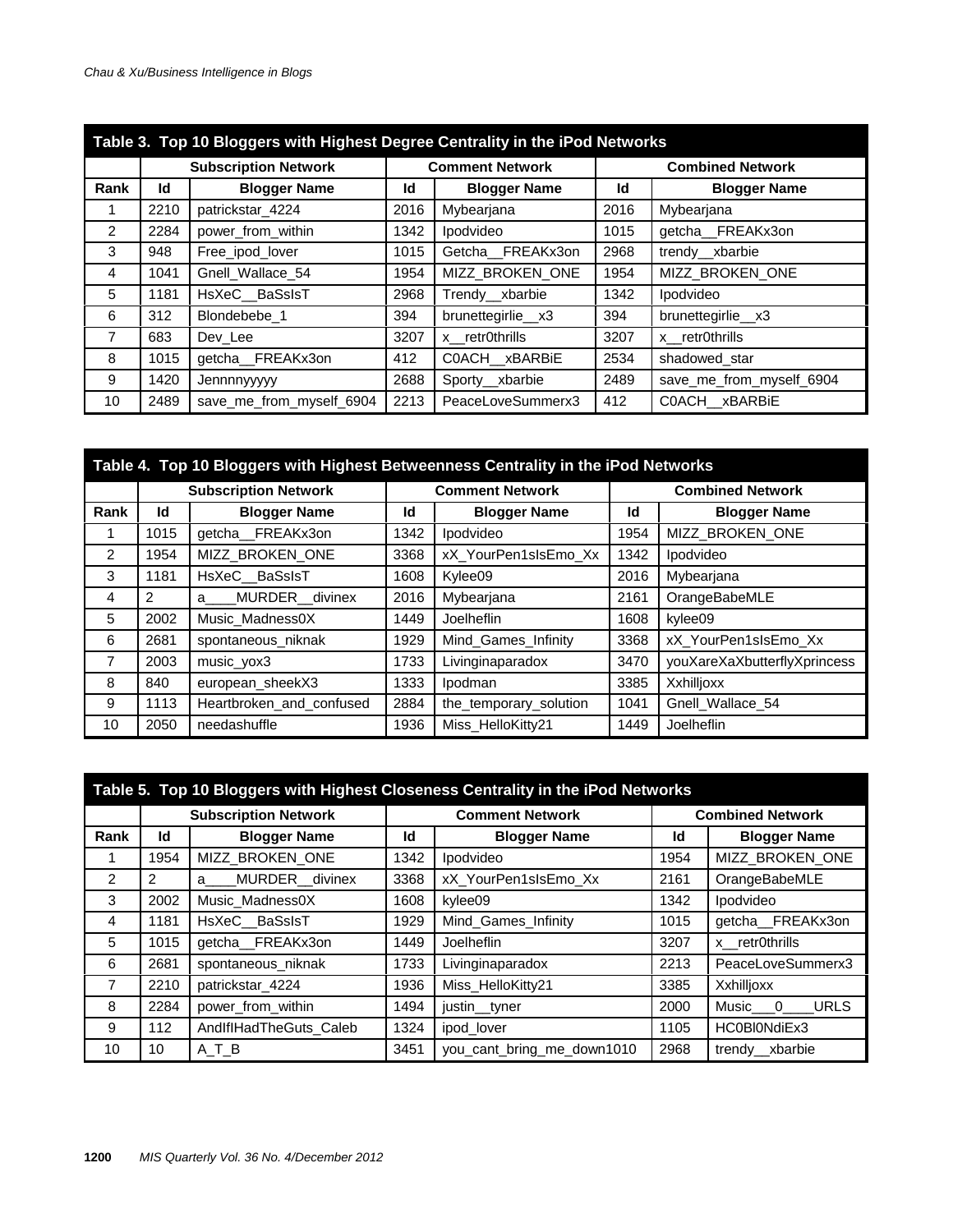| Table 6. Effectiveness in Information Dissemination in the iPod Networks |                                  |                                |                        |                         |  |  |  |  |
|--------------------------------------------------------------------------|----------------------------------|--------------------------------|------------------------|-------------------------|--|--|--|--|
|                                                                          |                                  | <b>Bloggers selected from:</b> |                        |                         |  |  |  |  |
|                                                                          | <b>Effectiveness</b>             | <b>Subscription Network</b>    | <b>Comment Network</b> | <b>Combined Network</b> |  |  |  |  |
| <b>Bloggers</b><br>selected based<br>on:                                 | Degree centrality                | 20.07                          | 22.07                  | 25.95                   |  |  |  |  |
|                                                                          | <b>Betweenness</b><br>centrality | 17.95                          | 16.74                  | 23.95                   |  |  |  |  |
|                                                                          | Closeness centrality             | 15.29                          | 14.24                  | 20.34                   |  |  |  |  |

hope that they will review the product in the blog and spread the message to other bloggers in the network (Kozinets et al. 2010). In our simulation, we assumed that after a blogger A posts a message, it will be read by blogger B with a probability  $p(A, B)$  which is calculated based on the previous interactions of these two bloggers. In this study we calculated the probability as a linear combination of two Boolean values which indicate the presence of the subscription link and the comment link between the bloggers.<sup>3</sup> In each simulation, a set of top 10 bloggers were selected and activated (simulating the seeding of a marketing message) and we studied how many bloggers the message could reach, based on the probability calculated above. We selected  $3 \times 3 = 9$  sets of bloggers, where in each set the top 10 bloggers were selected based on one of three the measures from one of the three networks. The effectiveness was then calculated as the number of bloggers receiving the message divided by the number of seed bloggers in each simulation. For each set of bloggers, the simulation was conducted 100 times, and the average effectiveness is shown in Table 6.

The results revealed that the top bloggers selected from the combined network (the rightmost column in the table) achieved higher effectiveness in disseminating messages than the top bloggers in the individual networks. When comparing the sets of bloggers selected based on the different centrality measures, we found that the set of bloggers selected based on degree centrality was the most effective. The top bloggers selected based on betweenness were less effective, and those based on closeness were the least effective.

#### **Implicit Communities**

We performed community analysis on the three networks (i.e., subscription network, comment network, and the combined network). Our data revealed that both the subscription network and the comment network were very disconnected and

had more nodes than links (as shown in Table 2), while the combined network was better connected. Clustering analysis was performed on the three networks and the related statistics are shown in Table 7.

The subscription network contained 289 separate clusters. The visualization of the top 15 clusters with a size greater than 10 is shown in Figure 4. In the figure, each circle represents a blogger and an arrow represents the relationship between two bloggers. The colors of the circles represent different attitudes of bloggers. Bloggers with a positive attitude are colored in red (dark grey), negative in blue (medium grey), and neutral in gray (light gray).4 The key bloggers with a high degree are represented by larger nodes. The arrow between two nodes represents the direction of the relationship. For example, an arrow from A to B indicates that A subscribes to B's blog, meaning B's blogs are likely to be read by A.

The largest cluster, located in the middle of Figure 4, contains 71 members, which is 6.4 percent of the members in the network. This cluster consists mostly of bloggers with a positive attitude towards iPods. Bloggers #2489, #1015, and #2968 have many subscribers. Most of the other smaller clusters are also dominated by positive bloggers, except for two clusters that contain mostly neutral bloggers.

In the comment network, there are 292 clusters, with 9 clusters having at least 10 members. The visualization of these nine clusters is shown in Figure 5. The largest cluster, shown in the upper right, contains 124 members, constituting 11.2 percent of the total members in the network. In this cluster, we can see a group of blue circles consisting of bloggers who are negative toward the iPod, headed by Blogger #2016. This blogger has left comments on the blogs of many other negative bloggers. Further examination revealed that this blogger is the leader of a group called "I hate iPods." The rest of this cluster consists mainly of neutral bloggers, with a few positive bloggers.

 $3$ There are many possible alternative probability models. We experimented with several other models and obtained similar results. Therefore only the results obtained with the simplest model are presented here.

<sup>&</sup>lt;sup>4</sup> Figures 4, 5, and 6 showing the colored nodes are available in the "Online" Supplements" section of the *MIS Quarterly*'s website (http://www.misq.org).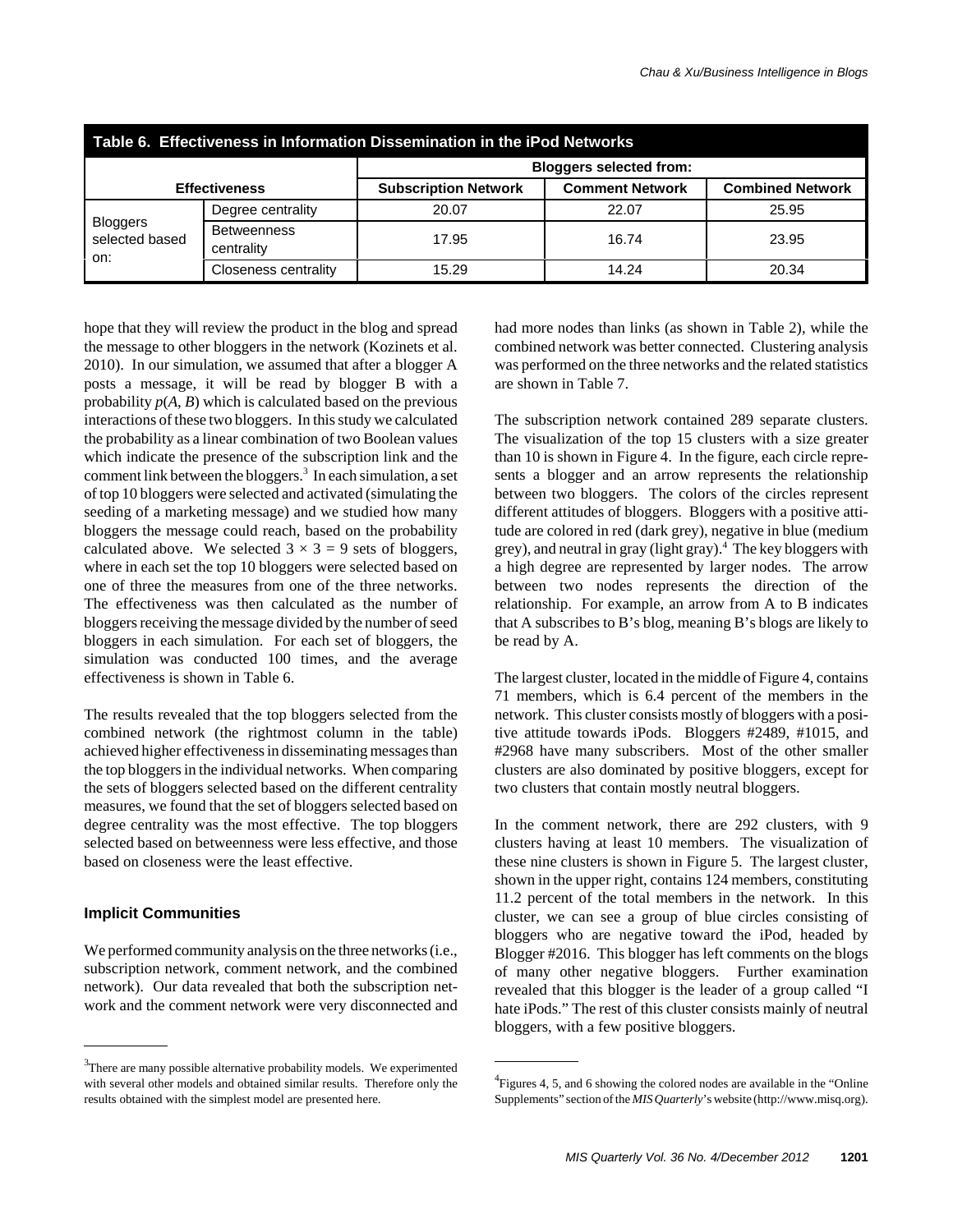| Table 7. The Statistics of the Clusters in the iPod Networks |                     |                |                 |  |  |  |  |
|--------------------------------------------------------------|---------------------|----------------|-----------------|--|--|--|--|
| <b>Network</b>                                               | <b>Subscription</b> | <b>Comment</b> | <b>Combined</b> |  |  |  |  |
| Number of Clusters                                           | 289                 | 292            | 201             |  |  |  |  |
| Number of Nodes in the Largest Cluster                       |                     | 127            | 717             |  |  |  |  |
| Number of Links in the Largest Cluster                       | 85                  | 147            | 1.033           |  |  |  |  |



There are 79 members in the second largest cluster in the comment network, located on the left in Figure 5. This is a group of positive bloggers, including several who are active in posting comments, such as #2968, #1015, and #394.

We constructed the combined network by considering both types of relationships. This combined network contains 1,571 bloggers and 1,866 links. There are 201 clusters; the largest one has 717 members connected by 1,033 links. This cluster represents 45.6% of the total members in the combined network. This cluster is much larger than the largest clusters in the subscription network and the comment network, meaning that some bloggers connect those two networks.

We performed topological analysis on this largest cluster in the combined network. The cluster has a diameter of 30. The average shortest path length of the cluster, which is the mean of all-pairs shortest paths in a network, is 10.83. This means that, on average, a blogger in this cluster has to take more than 10 steps to reach another arbitrary blogger in the same cluster. The global efficiency, defined as the average of the inverses of shortest path lengths over all pairs of nodes in a network (Crucitti et al. 2003), is 0.12. All of these numbers suggest that the implicit communities (defined by subscription and comment) appear to be less efficient than the explicit communities (defined by the blogrings membership) which form a very dense network (Chau and Xu 2007). However, one should note that subscription and comment relationships are evidence of direct interaction between two bloggers, while blogring membership only represents indirect interaction. In other words, although the paths between bloggers in the subscription and comment networks are longer, information is more certain to pass through.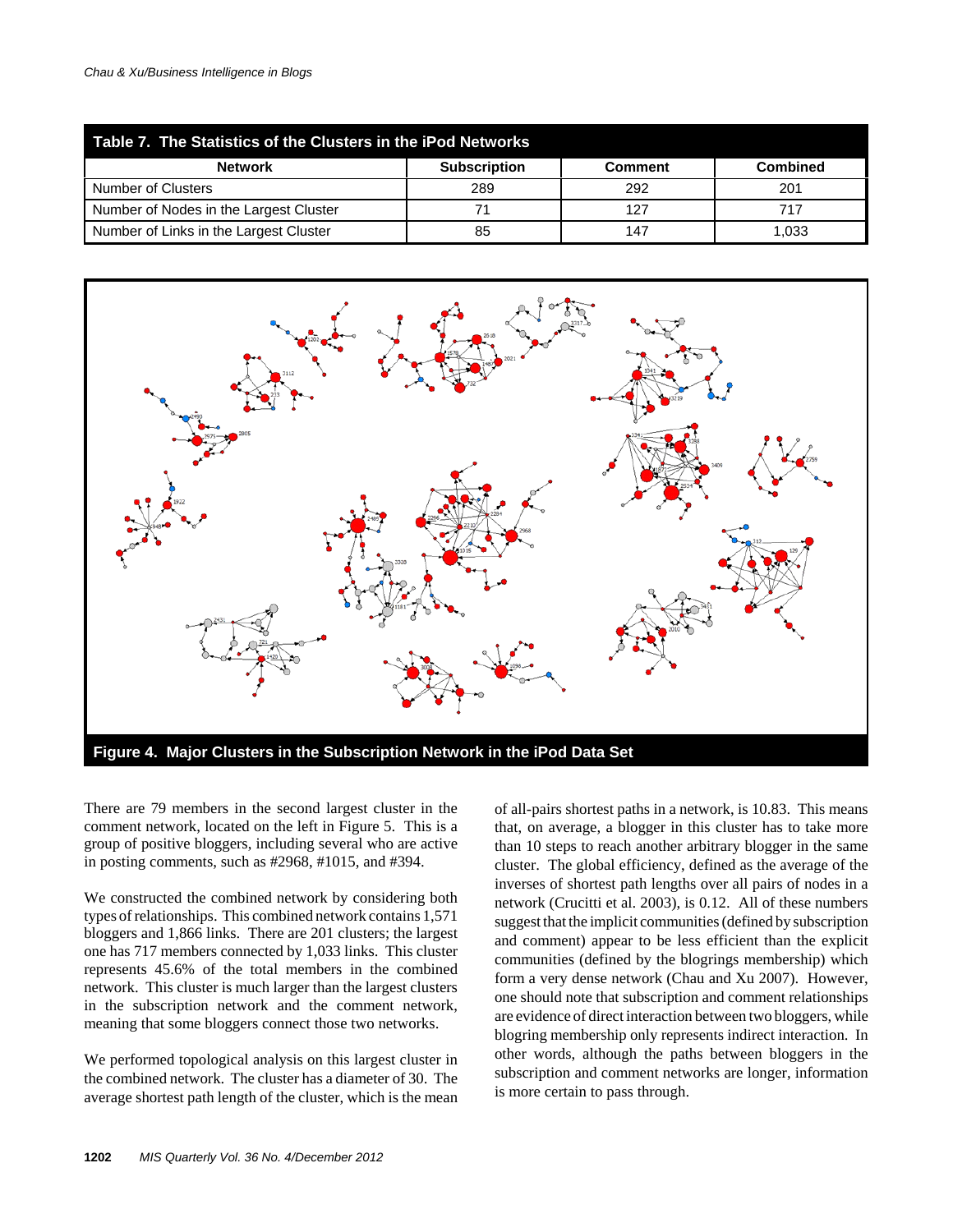



**Figure 6. Major Clusters in the Combined Network in the iPod Data Set**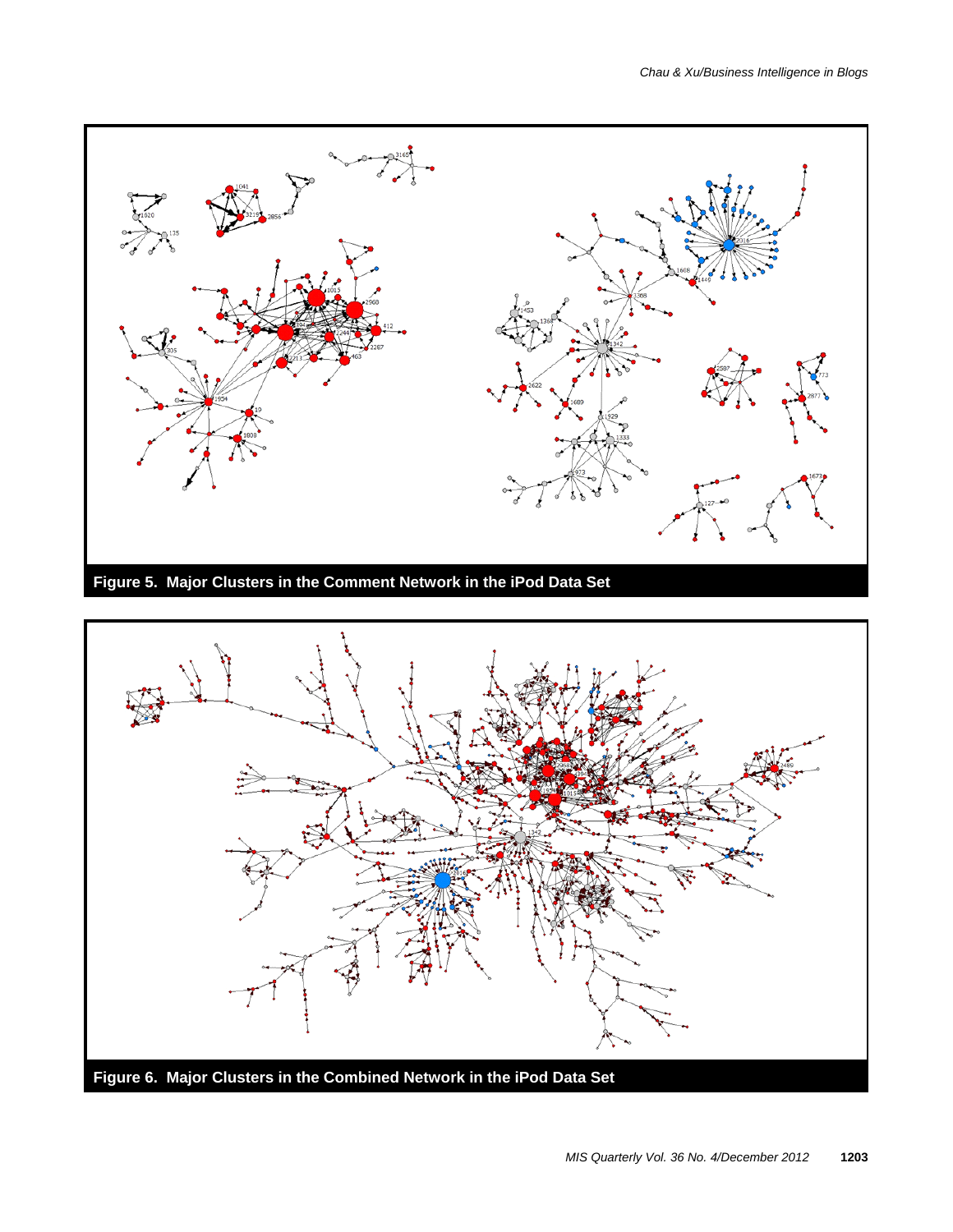A visualization of this largest cluster is shown in Figure 6. It is possible to identify a number of smaller communities in this cluster. These communities consist of bloggers who interact more frequently with members within the community than with others. From the figure we can see that bloggers with the same attitude toward iPods are clustered together in general, as shown by the color of the circles. A community of positive bloggers (red circles) can be found near the upper right of the center of the figure. This community includes a number of bloggers, such as #2968, #394, #1954, and #1015 represented by the big red circles, who are active in interacting with other bloggers.

Another major community can be found near the lower left center of the figure. This community consists of a number of negative bloggers (blue circles), with blogger #2016 being the most active. A third subcommunity, with neutral blogger #1342 being the most prominent node, can be found in the center of the figure. Other small communities also exist and can be found by identifying the major branches of the network.

All three major communities in the combined network are also found in the comment network, but only one (the positive community) can be found in the subscription network. This indicates that the comment network is more important, as it forms the base of the combined network and represents the major communities.

We can also see that while most interactions happen between bloggers with the same attitude toward iPods, bloggers with different attitudes also interact with each other. This is shown by the links between red circles and blue circles in the figure. In other words, the bloggers' differing opinions did not stop them from interacting.

#### *Case Study 2: Starbucks*

The coffee chain store Starbucks was selected as the topic for our second case study. Starbucks provides people a place to have a drink and relax, and many people have become supporters of Starbucks and formed online communities about this company.

#### **Data Set**

The data collection process was similar to that employed in the first case study. Using the onsite search engine, we searched for all the Xanga blogrings that contained the word "Starbucks" in their titles and descriptions. We found 873 groups and retrieved relevant data about them. Irrelevant or

invalid groups were removed, resulting in 440 groups with a total of 15,360 bloggers and 694,645 blog entries in the final data set. We manually labeled each group as positive, negative, or neutral toward Starbucks based on the group description. Table 8 presents the information about the 20 largest groups in this study. Individual blogger's attitudes were determined based on the attitudes of the groups they joined. We found that the vast majority of bloggers (92.1%) have a positive attitude toward Starbucks, and only a small percentage of bloggers have a negative (1.5%) or a neutral (6.4%) attitude.

#### **Content Analysis**

For each blog collected, we measured the word frequency (i.e., the number of times that the word Starbucks was mentioned). We found that the word was mentioned 20,814 times by 4,948 bloggers (32.2%). The blogger with the highest word frequency (333 times) mentioned Starbucks in almost every entry, mostly talking about having Starbucks coffee or spending time at Starbucks stores. The remaining 10,412 bloggers (67.8%) did not mention the word Starbucks in any of their blog entries and had a word frequency of 0. This percentage is even higher than the 55.0 percent found in the iPod data set. This number conforms to the finding in Case Study 1 that, although they have joined relevant interest groups, many bloggers do not blog about the company or product explicitly. These bloggers cannot be easily found by a traditional keyword search based on blog contents. We plot the percentage of bloggers (in logarithm scales) against the word frequency in Figure 7.

Similar to Case Study 1, we also extracted all sentences that contain the word Starbucks and randomly selected 300 sentences for further analysis. We found that most of these sentences (297 out of 300) are neutral and are about the blogger going to Starbucks or buying Starbucks coffee. Examples of these sentences are "Then we piled in his car and went to Starbucks," "I went to the deli after Starbucks," and "At Starbucks we met up with Paul." Only 3 of the 300 sentences explicitly indicated the blogger's attitude toward Starbucks, such as "I love Starbucks late at night," "Starbucks is awesome," and "I hate Starbucks, anyone who likes Starbucks can go shoot there [sic] brains out." Such opinion statements may be useful for business analysts to understand why people have particular attitudes toward the company.

#### **Interaction Networks**

Three types of networks were analyzed to find the characteristics of the blog interactions (subscription, commenting,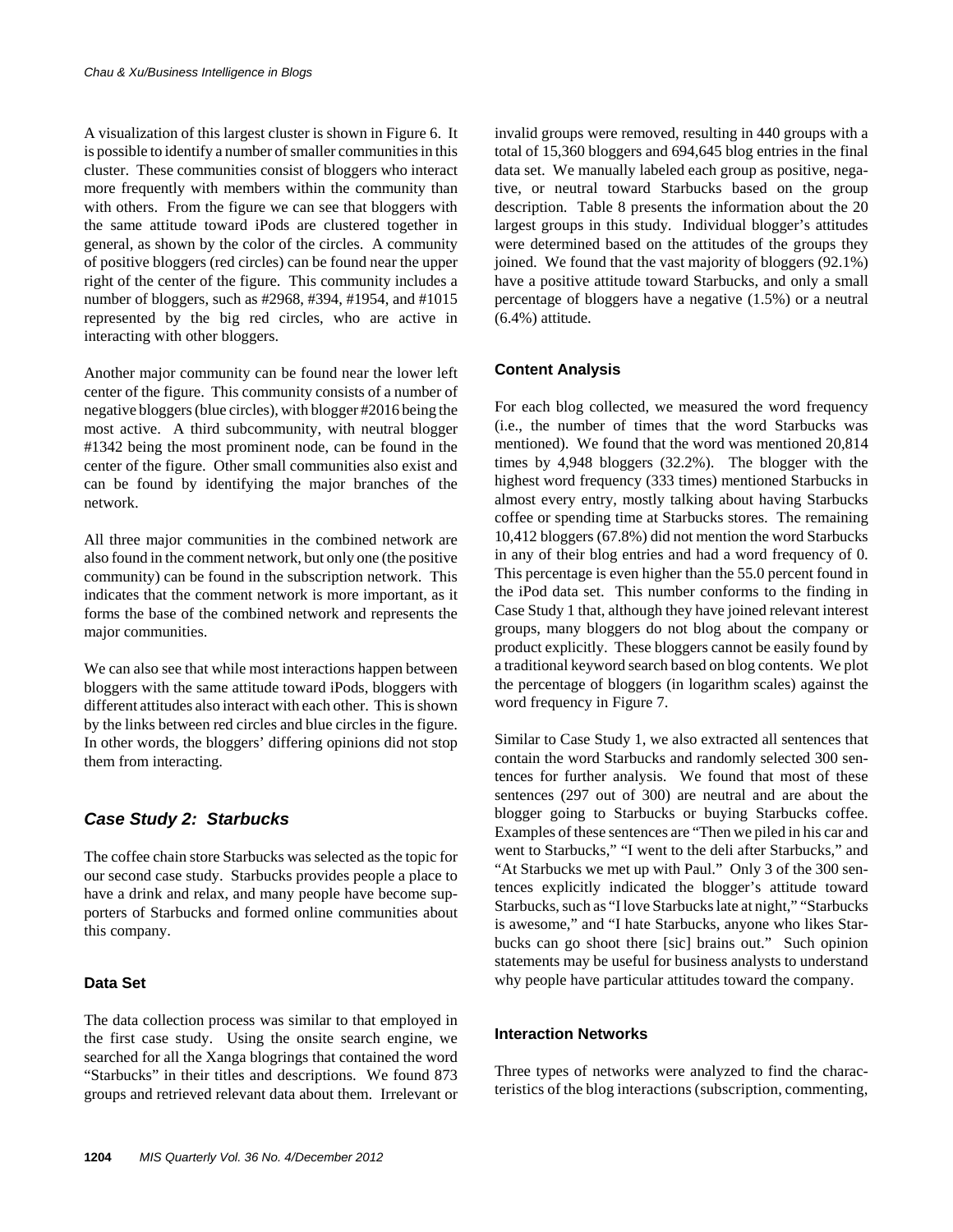| Table 8. The 20 Largest Groups for Starbucks                    |                             |                                                                                                                                                                                                                                                                                                                                                                                                                                                                           |          |  |  |  |  |
|-----------------------------------------------------------------|-----------------------------|---------------------------------------------------------------------------------------------------------------------------------------------------------------------------------------------------------------------------------------------------------------------------------------------------------------------------------------------------------------------------------------------------------------------------------------------------------------------------|----------|--|--|--|--|
| <b>Group Title</b>                                              | Number of<br><b>Members</b> | <b>Group Description</b>                                                                                                                                                                                                                                                                                                                                                                                                                                                  | Category |  |  |  |  |
| *~*~Starbucks                                                   | 1,937                       | this blogring is for all of u that are as addicted to fraps as i am! all flavors                                                                                                                                                                                                                                                                                                                                                                                          | Positive |  |  |  |  |
| Frappachino Addicts~*~*                                         |                             | welcome!                                                                                                                                                                                                                                                                                                                                                                                                                                                                  |          |  |  |  |  |
| *Starbucks Addiction*                                           | 1,601                       | STARBUCKSwoOoO--need I say more?!                                                                                                                                                                                                                                                                                                                                                                                                                                         | Positive |  |  |  |  |
| ! ~Starbucks                                                    | 1,384                       | If you love STARBUCKS, especially frappachinos, then this is for you! Support                                                                                                                                                                                                                                                                                                                                                                                             | Positive |  |  |  |  |
| Anonymous~!                                                     |                             | it, or drink Starbucks, this is your Blogring!!                                                                                                                                                                                                                                                                                                                                                                                                                           |          |  |  |  |  |
| <3 StarBucks                                                    | 1,134                       | if you love starbucks then this blogring is right for you!                                                                                                                                                                                                                                                                                                                                                                                                                | Positive |  |  |  |  |
| <b>I LUV STARBUCKS</b>                                          | 984                         | STARBUCKS STARBUCKS STARBUCKS STARBUCKS STARBUCKS<br>STARBUCKS STARBUCKS STARBUCKS STARBUCKS!                                                                                                                                                                                                                                                                                                                                                                             | Positive |  |  |  |  |
| <b>STARBUCKS</b>                                                | 611                         | Starbucks is awesome. Need I say more?!                                                                                                                                                                                                                                                                                                                                                                                                                                   | Positive |  |  |  |  |
| i live at starbucks ♥                                           | 592                         | Blogring leader: x_tanlines_x                                                                                                                                                                                                                                                                                                                                                                                                                                             | Positive |  |  |  |  |
| !_*STARBUCKS*_!                                                 | 482                         | THIS IS TO ALL U PEOPLE WHO LOVE STARBUCKS !!! IF U FEEL THE<br>CRAVING FOR HYPERNESS THEN THIS IS TO YOU! LOVE FRAPS,<br>BROWNIES, COFFEE, OR N E THING THAT STARBUCKS HAS TO OFFER?<br>STARBUCKSRULES!                                                                                                                                                                                                                                                                  | Positive |  |  |  |  |
| !¤ Starbucks                                                    | 409                         | !Thiz Blogg iz fo tha ONES who are addicted to tha STARBUCKS                                                                                                                                                                                                                                                                                                                                                                                                              | Positive |  |  |  |  |
| Frappachino Addicts ¤ !                                         |                             | Frappachino!!! Any Flavor Any size! JoiN iF you OnE oF Tha AddiCts!                                                                                                                                                                                                                                                                                                                                                                                                       |          |  |  |  |  |
| Diet Coke and Starbucks                                         | 399                         | so f**king good.                                                                                                                                                                                                                                                                                                                                                                                                                                                          | Positive |  |  |  |  |
| starbucks//my//addiction                                        | 278                         | I LOVE STARBUCKS! I LOVE STARBUCKS! I LOVE STARBUCKS! I LOVE<br>STARBUCKS! I LOVE STARBUCKS! I LOVE STARBUCKS! I LOVE<br>STARBUCKS! I LOVE STARBUCKS! I LOVE STARBUCKS!I LOVE<br>STARBUCKS!I LOVE STARBUCKS!I LOVE STARBUCKS!I LOVE<br>STARBUCKS!I LOVE STARBUCKS!I LOVE STARBUCKS!I LOVE<br>STARBUCKS!I LOVE STARBUCKS!                                                                                                                                                  | Positive |  |  |  |  |
| * StArBuCk*s_LoVeRs*                                            | 251                         |                                                                                                                                                                                                                                                                                                                                                                                                                                                                           | Positive |  |  |  |  |
| i don't need drugs I have<br>Starbucks®                         | 240                         | for those who a. want to smack people who accidenitly bump into you which<br>makes you spill you starbucks b. would chose starbucks as your last meal on<br>death row c. have your allowance paid in starbucks's gift cards d. have on<br>the top of b-day and x-mas gift lists starbuck gift cards e. even have the<br>thought of having the symbol of starbucks tatooed on you f. like starbucks<br>immensly g. would kill for starbucks well not reallywell then again | Positive |  |  |  |  |
| StArBUcKs iS LoVE!<3                                            | 223                         | CoFFee iS tHe c00LeSt ThiNg i ThiNk StaRbuCkS DesERveS A weBriNg<br>foR dEv0tEd sTaRbuCkS L0vErs!!! < 33 ~*~ starbucks is love~*~ much l0ve~<br>.:: aBBeRgAiLy::. p.s. ~ thanks for the nickname, whit<33 ALSO!! my friend<br>and i kind of made up this thing, "starbucks = love" and now we use it all the<br>time, like "i starbucks you!" so this webring is also dedicated to our cool little<br>thing we made up heehee! :- D                                       | Positive |  |  |  |  |
| <b>STARBUCKS</b><br><b>BARISTAS!!</b>                           | 222                         | Green apron wearingcondiment bar checkinghate making frappuchinos<br>all the timepastry stealingeating left over sandwichesonly @ SBUX                                                                                                                                                                                                                                                                                                                                    | Neutral  |  |  |  |  |
| starbucks; the new york<br>stop sign.                           | 217                         | whether you're from the city or not. you love starbucks. join b***hes.                                                                                                                                                                                                                                                                                                                                                                                                    | Positive |  |  |  |  |
| starbucks <3                                                    | 167                         | caramel macchiatos, coconut cremes, mocha frappucinos, vanilla espressos,<br>hazelnut cappucinos, & toffee nut lattes sound dreamy? do you <3 walk`n into<br>a starbucks store anytime & anywhere? if so, you must be a lover of starbux                                                                                                                                                                                                                                  | Positive |  |  |  |  |
| $\blacktriangledown$ , Starbucks is love $\blacktriangledown$ , | 167                         | Alicia's rps                                                                                                                                                                                                                                                                                                                                                                                                                                                              | Positive |  |  |  |  |
| *****Starbucks*****                                             | 160                         | come take a break, come chill at Starbucks, meet cool people, be social, have<br>fun, be cool, be real, visit other people's xangas, and Give/Recieve LOTS of<br><b>PROPS</b>                                                                                                                                                                                                                                                                                             | Neutral  |  |  |  |  |
| fall out boy, making out<br>and starbucks $<$ 3                 | 157                         | the name explains it all                                                                                                                                                                                                                                                                                                                                                                                                                                                  | Positive |  |  |  |  |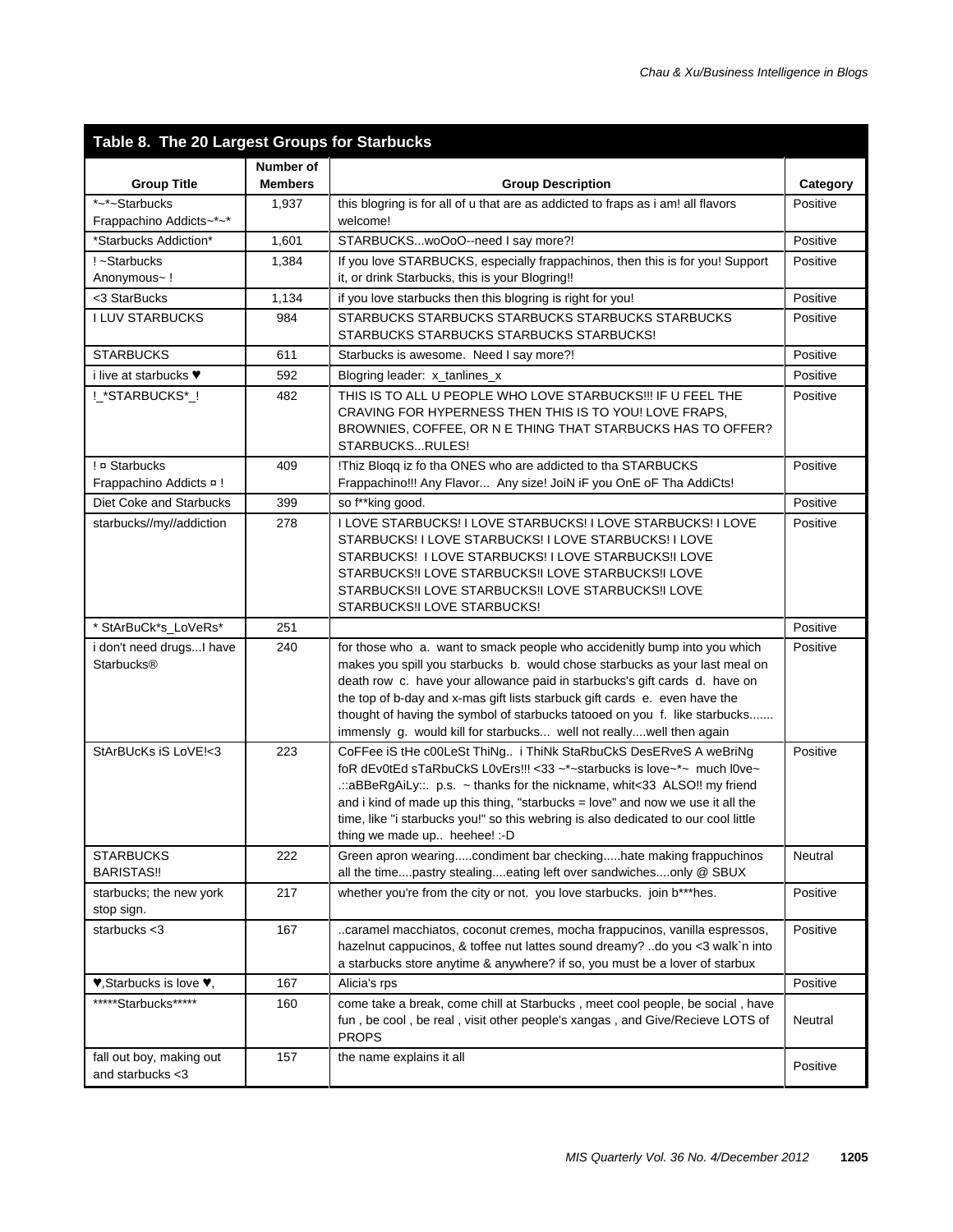

| Table 9. The Statistics of the Interaction Networks in the Starbucks Data Set |                     |                |                 |  |  |  |  |  |
|-------------------------------------------------------------------------------|---------------------|----------------|-----------------|--|--|--|--|--|
| <b>Network</b>                                                                | <b>Subscription</b> | <b>Comment</b> | <b>Combined</b> |  |  |  |  |  |
| Number of Nodes                                                               | 5,222               | 3.659          | 6.209           |  |  |  |  |  |
| Number of Links                                                               | 4.553               | 3.064          | 5.964           |  |  |  |  |  |
| Average Degree                                                                | 1.74                | 1.67           | 1.92            |  |  |  |  |  |
| Highest In-Degree                                                             | 20                  | 15             | 26              |  |  |  |  |  |
| <b>Highest Out-Degree</b>                                                     | 69                  | 24             | 69              |  |  |  |  |  |

and combined activities) between Starbucks consumers. Approximately 34 percent of the bloggers (5,222) in our data set appear in the subscription network (i.e., these bloggers have subscribed to or received subscriptions from others). The comment network is smaller than the subscription network with 3,659 bloggers. Combined, the subscription and comment networks include 40.4 percent of all the bloggers in the data. Table 9 presents the basic statistics of the three interaction networks. The remaining 9,151 nodes are isolated bloggers who do not have subscription and commenting interactions with other bloggers in this particular data set.

The three networks display scale-free characteristics with power–law degree distributions. The comment network, for example, is a rather strong scale-free network, whose cumulative degree distribution fits fairly well with the power–law distribution ( $R^2 = 0.97$ ) in the log-log plot presented in Figure 8. This implies that while many bloggers have only a few comment links with others, a small number of bloggers are very interactive, making comments on others' blogs or attracting comments and stimulating discussion. The subscription network, on the other hand, has a lower goodnessof-fit score ( $R^2 = 0.86$ ), which also causes the degree distribution of the combined network to fit the power–law distribution less well  $(R^2 = 0.88)$  than that of the comment network.

#### **Central Bloggers**

The three centrality measures (degree, betweenness, and closeness) were used to identify the key bloggers in the Starbucks communities.

The highest in-degree in the subscription network is 20 while the highest in-degree in the comment network is 15. In the combined network, an in-link that appeared in either or both the subscription and the comment network was counted as one link. The highest in-degree in the combined network is 26 (see Table 9). The highest out-degrees in the three networks are 69, 24, and 69, respectively. As in Case Study 1, the indegrees and out-degrees help identify the "authorities" who attract many subscriptions or comments and "hubs" who subscribe to or make comments on others' blogs, respectively. The hubs and authoritative bloggers may not necessarily be the same. For example, blogger #6742 has the highest outdegree (69) in the subscription network. However, the in-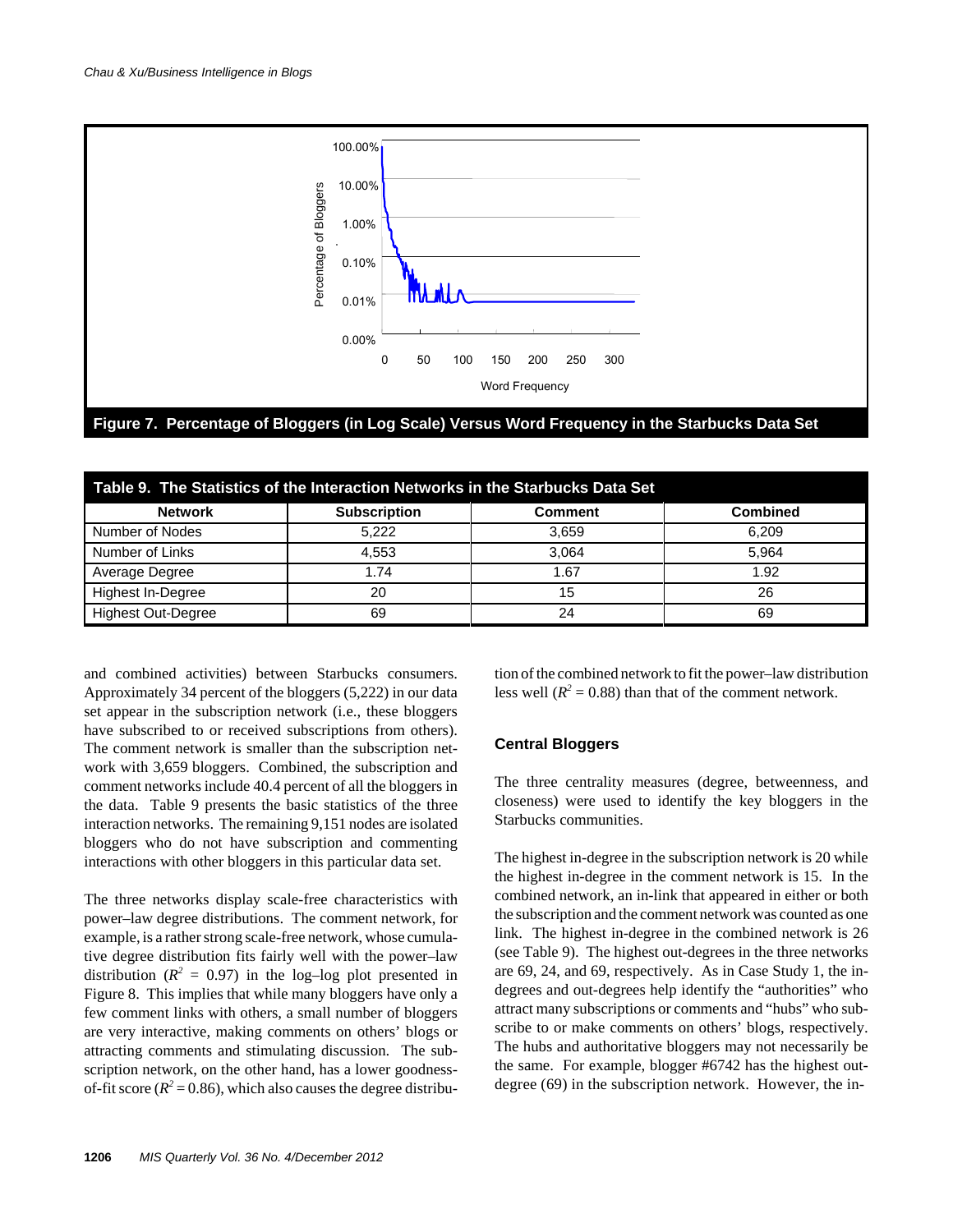

degree is only one. This implies that this blogger likes to read blogs written by many other bloggers, but his/her own blog has not attracted many subscriptions. In contrast, blogger #6079 is the top authoritative node with the highest in-degree (20) but a low out-degree (4) in the subscription network. Thus, this blog has attracted many subscriptions, but the blogger is not interested in subscribing to many others' blogs.

Table 10 lists the top 10 bloggers with the highest degrees in the three networks. We found that five bloggers (#5873, #9629, #6079, #13699, and #335) appear in all three lists, indicating that they are quite actively involved in both subscription and comment interactions with other bloggers. Unlike Case Study 1 in which the top bloggers in the combined network mostly came from the comment network, the list of the top bloggers in the combined network in Table 10 overlaps to a large extent with both the subscription network list (sevem overlaps) and the comment network list (six overlaps).

We compared these lists with the top 10 list from our content analysis and found that there is no overlap between the bloggers with the top 10 word frequency and the bloggers who are top 10 in any one of the centrality measures. This concurs with the results obtained in Case Study 1. The bloggers who frequently blog about the company do not tend to have high degrees, and those who interact a lot with others do not necessarily blog a lot about the company.

Table 11 shows the top 10 bloggers with the highest betweenness scores in the three networks. Similar to the patterns found for degrees, the combined network list overlaps slightly

more with the subscription network list (three overlaps) than with the comment network list (two overlaps).

The top 10 bloggers with the highest closeness scores are listed in Table 12. Again, the subscription network provides more top bloggers (six overlaps) in the combined network than does the comment network (three overlaps).

Similar to Case Study 1, we conducted simulation studies to find which types of central nodes are most effective in information dissemination in the network. Table 13 reports the average number of bloggers receiving the message divided by the number of seed bloggers in each simulation. By comparing the sets of bloggers who were the top in different centrality measures, we found that the set with the top degree centrality was the most effective, while the set with top betweenness was less effective and the set with top closeness was the least effective. The results also showed that the bloggers with the highest degree centrality selected from the combined network achieved higher effectiveness in disseminating messages than the other two networks. This is consistent with the results in Case Study 1.

#### **Implicit Communities**

Similar to the community analysis results from Case Study 1, the networks in the Starbucks data set are rather disconnected with more nodes than links (see Table 9). Table 14 presents the statistics of the clusters in the three interaction networks of Starbucks consumers. All three networks contain many isolated clusters. The largest clusters in the subscription and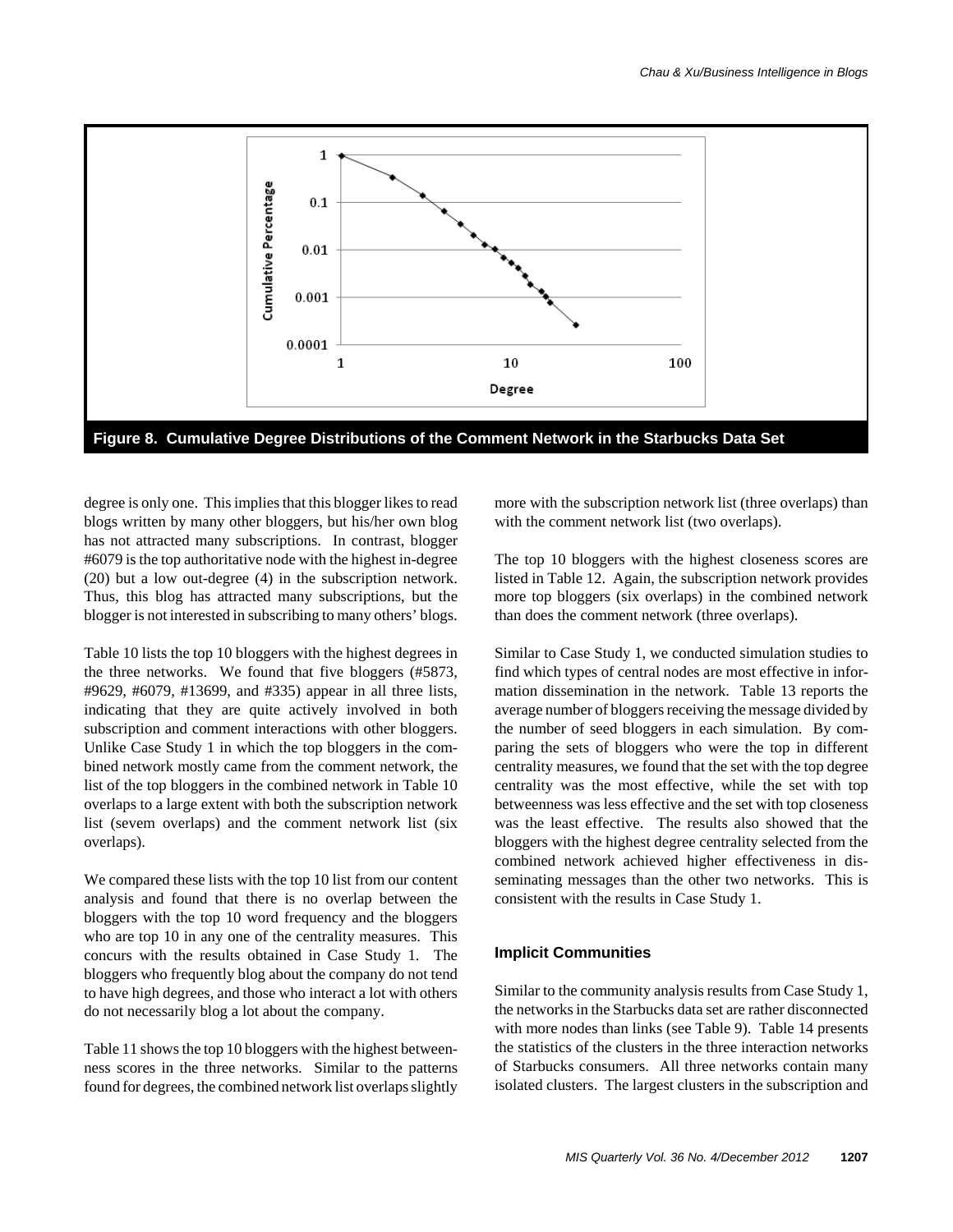| Table 10. Top 10 Bloggers with Highest Degree Centrality in the Starbucks Networks |       |                             |       |                        |       |                         |  |
|------------------------------------------------------------------------------------|-------|-----------------------------|-------|------------------------|-------|-------------------------|--|
|                                                                                    |       | <b>Subscription Network</b> |       | <b>Comment Network</b> |       | <b>Combined Network</b> |  |
| Rank                                                                               | Id    | <b>Blogger Name</b>         | ld    | <b>Blogger Name</b>    | Id    | <b>Blogger Name</b>     |  |
|                                                                                    | 6742  | LaurenLC_Conrad             | 9629  | PlatinumFashion        | 6742  | LaurenLC_Conrad         |  |
| $\mathcal{P}$                                                                      | 5813  | Jess_LagunaBeach            | 5873  | Jjuicy                 | 5813  | Jess_LagunaBeach        |  |
| 3                                                                                  | 5873  | Jjuicy                      | 6079  | Juthena                | 5873  | Jjuicy                  |  |
| 4                                                                                  | 9629  | PlatinumFashion             | 13087 | Viintagee              | 9629  | PlatinumFashion         |  |
| 5                                                                                  | 6079  | Juthena                     | 335   | Alwaiz                 | 13699 | x pinupp                |  |
| 6                                                                                  | 13699 | x_pinupp                    | 1143  | <b>Bellacouturex</b>   | 6079  | Juthena                 |  |
| 7                                                                                  | 335   | Alwaiz                      | 473   | Angelfiedpinay         | 335   | alwaiz                  |  |
| 8                                                                                  | 6712  | Late Nite Wonderz           | 10192 | Retroflavoured_flats   | 13087 | viintagee               |  |
| 9                                                                                  | 11321 | somethingele9ant            | 9615  | Pixieme                | 12413 | thenextnicolerichiex3   |  |
| 10                                                                                 | 7167  | Littlemoules                | 13699 | x_pinupp               | 9266  | parkavenue___xx         |  |

| Table 11. Top 10 Bloggers with Highest Betweenness Centrality in the Starbucks Networks |       |                             |       |                            |       |                         |  |
|-----------------------------------------------------------------------------------------|-------|-----------------------------|-------|----------------------------|-------|-------------------------|--|
|                                                                                         |       | <b>Subscription Network</b> |       | <b>Comment Network</b>     |       | <b>Combined Network</b> |  |
| Rank                                                                                    | ld    | <b>Blogger Name</b>         | Id    | <b>Blogger Name</b>        | Id    | <b>Blogger Name</b>     |  |
|                                                                                         | 13145 | voque conspiracy            | 13531 | x alixandra                | 6742  | LaurenLC_Conrad         |  |
| $\mathcal{P}$                                                                           | 6742  | LaurenLC_Conrad             | 6782  | le cerise                  | 6522  | krissi6irl              |  |
| 3                                                                                       | 6522  | krissi6irl                  | 14539 | XoXglamourbarbieXOX        | 9842  | prisci_6irl             |  |
| 4                                                                                       | 12733 | trashy_vogue                | 13699 | X_pinupp                   | 7347  | love music xx           |  |
| 5                                                                                       | 9842  | prisci_6irl                 | 15271 | youre_my_wonderwall_x3     | 14539 | XoXglamourbarbieXOX     |  |
| 6                                                                                       | 5873  | Jjuicy                      | 4293  | GLAMOROUS_x_SHOPAHOLIC     | 3035  | delicatex romance       |  |
| $\overline{7}$                                                                          | 13087 | Viintagee                   | 3772  | FallenFairee               | 6184  | katie_the_kangaroo      |  |
| 8                                                                                       | 9312  | peacelovecouture            | 14472 | xopink_is_the_new_orangexo | 7844  | mEgOIOvEsRoBbY          |  |
| 9                                                                                       | 5451  | invisibleaddiction          | 14399 | XoCherriesXoX              | 4885  | HollisterxBabe23        |  |
| 10                                                                                      | 4545  | handbagcouturee             | 6845  | Letmaxkno                  | 13531 | x alixandra             |  |

| Table 12. Top 10 Bloggers with Highest Closeness Centrality in the Starbucks Networks |                             |                     |       |                        |       |                         |  |  |  |
|---------------------------------------------------------------------------------------|-----------------------------|---------------------|-------|------------------------|-------|-------------------------|--|--|--|
|                                                                                       | <b>Subscription Network</b> |                     |       | <b>Comment Network</b> |       | <b>Combined Network</b> |  |  |  |
| Rank                                                                                  | Id                          | <b>Blogger Name</b> | Id    | <b>Blogger Name</b>    | Id    | <b>Blogger Name</b>     |  |  |  |
|                                                                                       | 13145                       | vogue conspiracy    | 13531 | x alixandra            | 6742  | LaurenLC_Conrad         |  |  |  |
| $\mathcal{P}$                                                                         | 12733                       | trashy_vogue        | 6782  | le cerise              | 9842  | prisci 6irl             |  |  |  |
| 3                                                                                     | 13087                       | Viintagee           | 14539 | XoXglamourbarbieXOX    | 6522  | krissi6irl              |  |  |  |
| 4                                                                                     | 6522                        | krissi6irl          | 14399 | XoCherriesXoX          | 13531 | x alixandra             |  |  |  |
| 5                                                                                     | 9842                        | prisci 6irl         | 13699 | x pinupp               | 5873  | jiuicy                  |  |  |  |
| 6                                                                                     | 9312                        | peacelovecouture    | 5873  | Jjuicy                 | 12733 | trashy_vogue            |  |  |  |
| 7                                                                                     | 5873                        | jjuicy              | 9376  | peruvian_royalty       | 9189  | OxSuGa_KiSsEs1Xo        |  |  |  |
| 8                                                                                     | 6742                        | LaurenLC_Conrad     | 6845  | Letmaxkno              | 13087 | viintagee               |  |  |  |
| 9                                                                                     | 10645                       | <b>SEQUIINED</b>    | 9313  | Peacelovecoutureex     | 5813  | Jess_LagunaBeach        |  |  |  |
| 10                                                                                    | 7400                        | lovely_intuition    | 3245  | Dooneyndbourke         | 14399 | XoCherriesXoX           |  |  |  |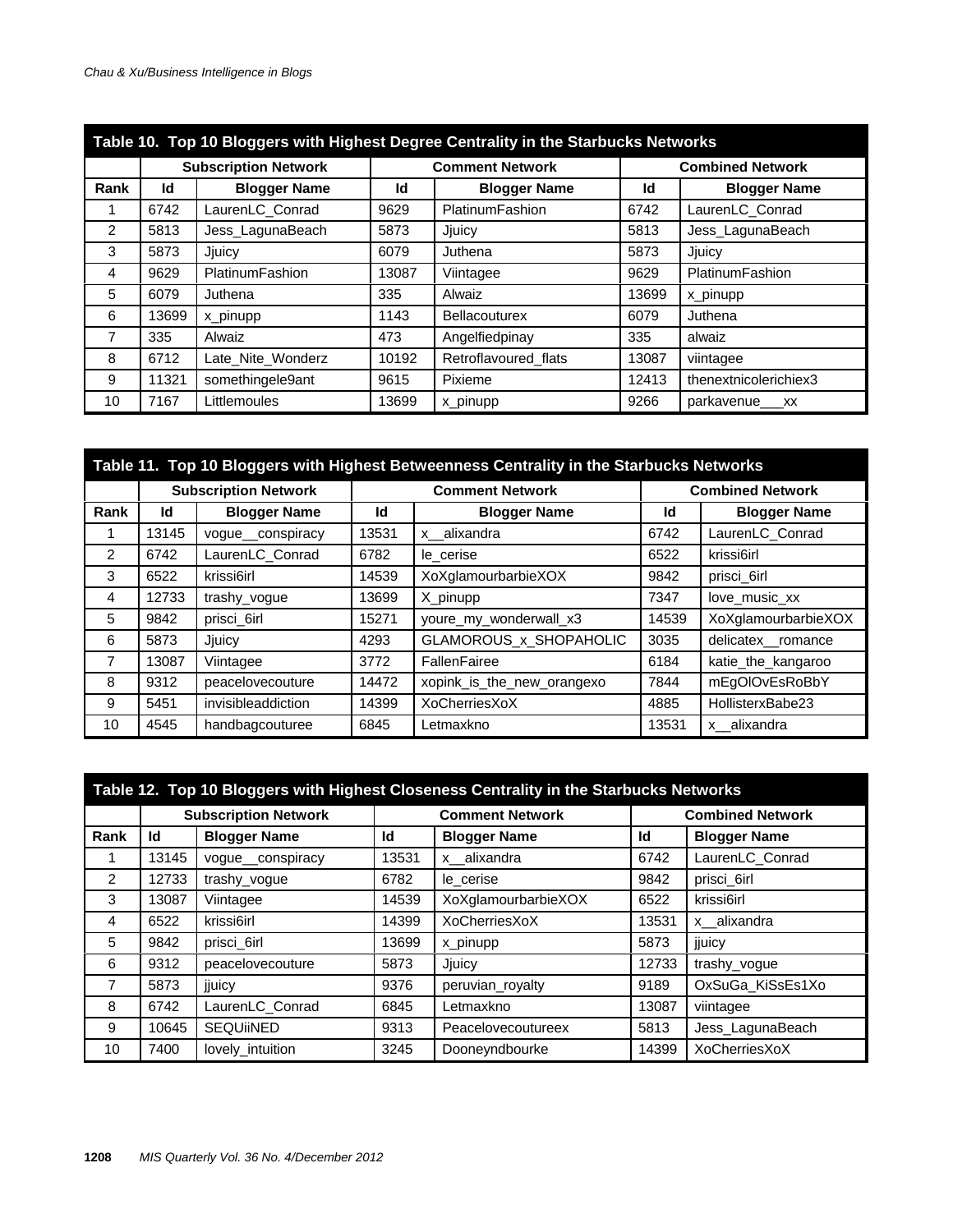| Table 13. Effectiveness in Information Dissemination in the Starbucks Networks |                             |                                |                        |                         |  |  |  |  |  |
|--------------------------------------------------------------------------------|-----------------------------|--------------------------------|------------------------|-------------------------|--|--|--|--|--|
|                                                                                |                             | <b>Bloggers Selected From:</b> |                        |                         |  |  |  |  |  |
| <b>Effectiveness</b>                                                           |                             | <b>Subscription Network</b>    | <b>Comment Network</b> | <b>Combined Network</b> |  |  |  |  |  |
| <b>Bloggers</b>                                                                | Degree centrality           | 58.05                          | 56.80                  | 63.90                   |  |  |  |  |  |
| selected based                                                                 | Betweenness centrality      | 50.71                          | 47.95                  | 55.85                   |  |  |  |  |  |
| on:                                                                            | <b>Closeness centrality</b> | 50.69                          | 45.96                  | 52.05                   |  |  |  |  |  |

| Table 14. The Statistics of the Clusters in the Starbucks Networks |                     |                |                 |  |  |  |  |  |
|--------------------------------------------------------------------|---------------------|----------------|-----------------|--|--|--|--|--|
| <b>Network</b>                                                     | <b>Subscription</b> | <b>Comment</b> | <b>Combined</b> |  |  |  |  |  |
| <b>Number of Clusters</b>                                          | 1.493               | 995            | 1.486           |  |  |  |  |  |
| Number of Nodes in the Largest Cluster                             | 493                 | 432            | 1.586           |  |  |  |  |  |
| Number of Links in the Largest Cluster                             | 655                 | 565            | 2.236           |  |  |  |  |  |

comment networks each contains about 3 percent (subscription network: 493; comment network: 432) of the total members in the data set. The combined network, on the other hand, is better connected and its largest cluster connects slightly more than 10 percent (1,586) of all members. This implies that the subscription links and comment links are complementary to some extent and they join disconnected clusters together when combined.

Figures 9, 10, and 11 present the visualizations of the largest clusters in the subscription, comment, and combined networks, respectively. Again, the nodes represent the bloggers and are color coded based on the bloggers' attitudes toward Starbucks (positive: red; negative: blue; neutral: gray).<sup>5</sup> The size of a node is proportional to the degree of the node.

The largest cluster in the subscription network is dominated by bloggers with positive attitudes toward Starbucks. However, unlike the iPod clusters which also contain blue nodes, this cluster includes no bloggers with a negative attitude (blue) and only a few with a neutral attitude (gray). This is because the entire Starbucks data set is dominated by positive bloggers, as discussed in the description of the data set in the previous section.

In Figure 9, blogger #9629 has the highest in-degree (19) and thus is the most authoritative blogger in this cluster. Note that the blogger #6079 with an in-degree of 20 mentioned in the previous section regarding central bloggers is not contained in this particular cluster. The two big nodes (#6742 and

<sup>5</sup> Figures 9, 10, and 11 showing the colored nodes are available in the "Online" subscribe to a large number of others' blogs. Supplements" section of the *MIS Quarterly*'s website (http://www.misq.org).

#5813) in the lower right corner in this figure have very high out-degrees (69 and 57, respectively), indicating that the two bloggers subscribe to many other blogs. One can see in the visualization that the entire cluster can be roughly divided into three parts with blogger #13145 in the center. This blogger has a low in-degree (five) but is the highest one in the betweenness list (see the first column in Table 11). By receiving subscriptions from five bloggers from different parts of the cluster, blogger #13145 becomes the central "bridge" in this cluster.

The largest cluster in the comment network in Figure 10 does not contain any bloggers with a negative attitude toward Starbucks either. There are a few neutral bloggers grouped closely together in the lower right corner of the visualization. The bloggers with high degrees are labeled with their IDs (e.g., #13087, #5873, and #9615). The thickness of an arrow is proportional to the number of comments associated with the link. Compared with the major clusters in the comment network in Case Study 1, this cluster is relatively dense and well connected.

To avoid making the visualization of the largest cluster in the combined network too cluttered, we omitted arrow heads of the links in Figure 11. Interestingly, although this cluster is again dominated by positive bloggers, it includes bloggers with negative attitudes toward Starbucks (see the middle left of the visualization). It turns out that this small set of bloggers are all members of the blogring whose group description states that Starbucks is for old people and drinking coffee in Starbucks is out of fashion. The two largest nodes (#6742 and #5813) gain their centrality status because they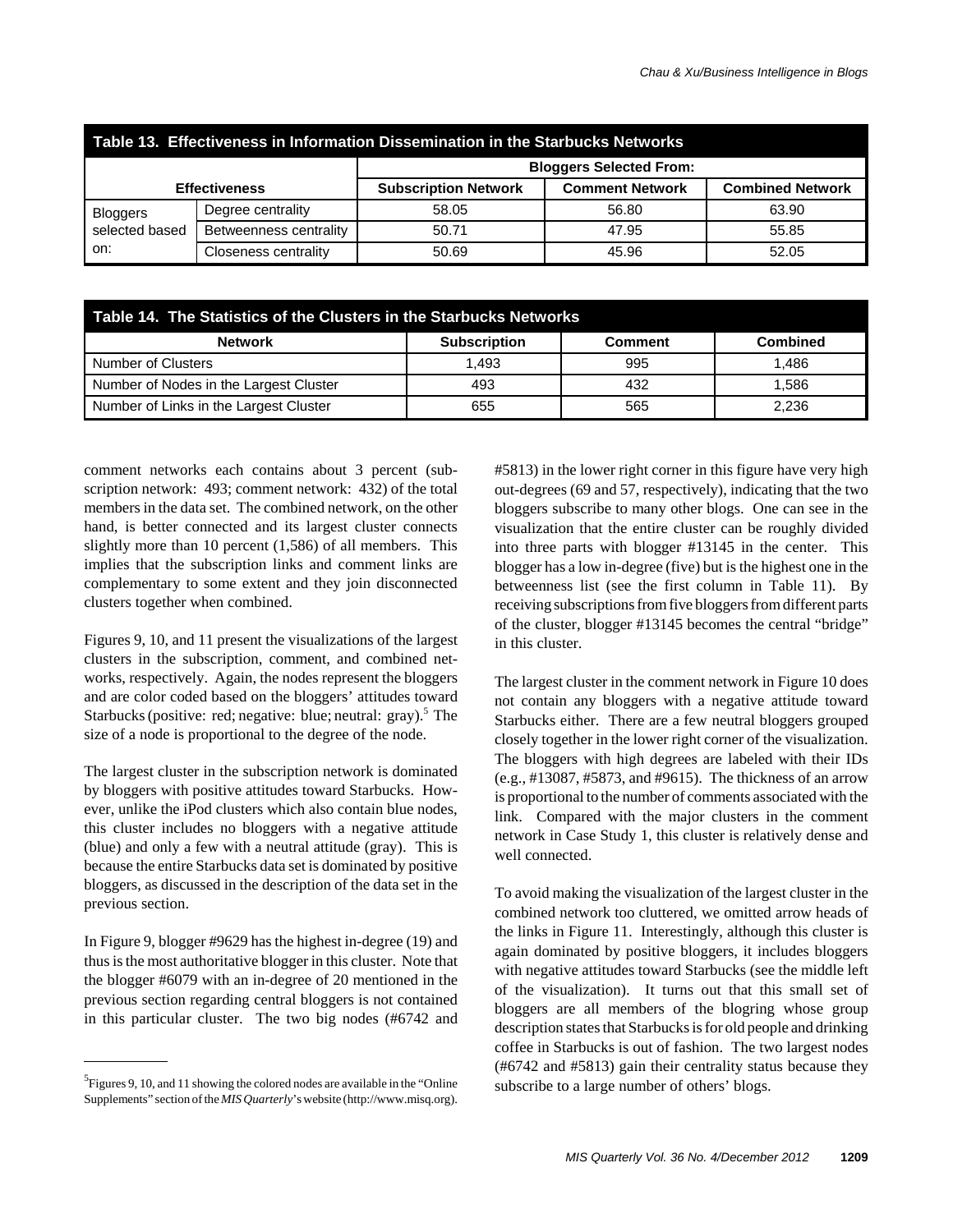

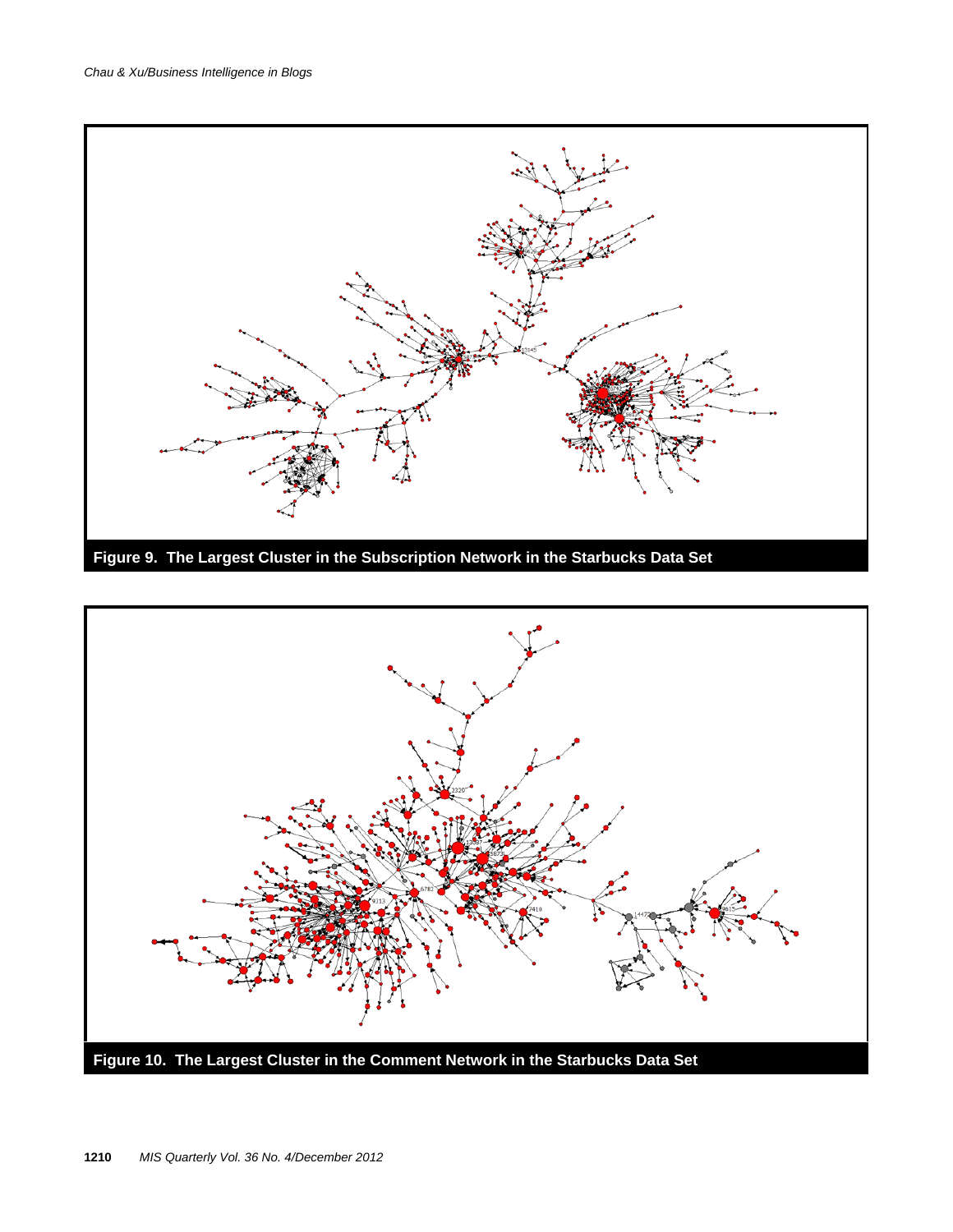

### **Discussion**

In this section we discuss our findings with an aim to answer the questions raised regarding the contents, interaction networks, central bloggers, and implicit communities of the bloggers.

#### 1. *What are the characteristics of the blog contents of the consumers? How are they related to the product or company of interest?*

Our results show that only 45.0 percent and 32.2 percent of bloggers identified in the explicit communities mentioned iPod and Starbucks, respectively, in their blogs. Our results verified that a simple keyword search method would miss a large portion of users who relate to the product or company. As suggested by our framework, analysis of blogger communities is necessary to reach these bloggers.

Out of those contents containing the "iPod" keyword in Case Study 1, a great majority were about how the bloggers used the product. Similarly, most blogs mentioning Starbucks in Case Study 2 were about the bloggers buying Starbucks coffee or patronizing Star-

bucks. A very small portion (less than 2%) of the extracted contents explicitly revealed the blogger's feelings and opinions toward the product or company. This result is different than observations from other studies on opinion mining based on blog contents (Macdonald et al. 2010). One possible reason is that Xanga is a blog hosting site mostly used for personal contents and diaries and is not focused on product or company reviews (Ip and Wagner 2008). It is common to find review articles dedicated to particular products or companies on review-oriented blog sites. However, a blogger who likes iPod, for instance, may not write posts reviewing the pros and cons of iPod in depth in his/her diary-oriented blog on Xanga.

#### 2. *What are the characteristics of the interaction networks formed by bloggers?*

In the two case studies, we analyzed two types of interactions between bloggers: subscription and comment. Both the subscription and comment networks found in the iPod data set are still rather disconnected. Only a small percentage of the total members are connected and have formed relatively small clusters. A similar pattern of low connectivity was also found in the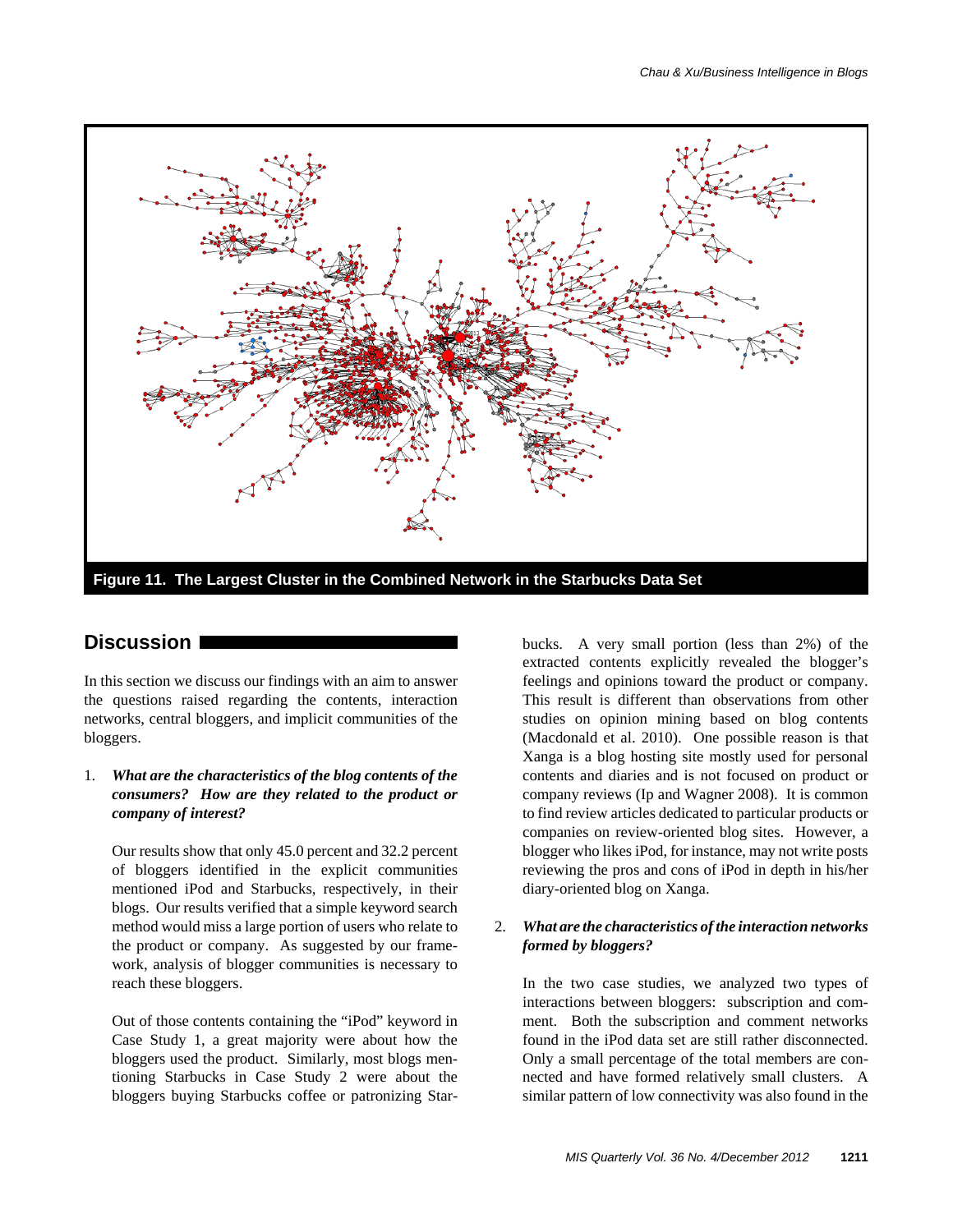Starbucks data set. However, when the two types of interactions are combined, a much larger, dominating cluster would be formed. As discussed previously, bloggers are not constrained by any single type of interactions and may be involved in both subscription and commenting communication. Thus, it is very likely that the combined networks are closer to the real structure of blogger communities.

We also noted that subscription and comment relationships might not be equally important in shaping the combined network in different contexts. For example, in Case Study 1 we found that the combined network was dominated by comment relationships. However, Case Study 2 revealed that the subscription relationships affected the structure of the combined network more strongly than did the comment relationships.

Both types of interaction networks are scale-free and their degree distributions follow a power–law distribution in the two cases. The results verified that there exists a small number of bloggers who are involved in a larger number of interactions, and they are the central or key bloggers of the network. This is consistent with most other social network studies (e.g., Albert and Barabási 2002; Barabási and Albert 1999; Jeong et al. 2001) and blog network analysis studies (e.g., Shi et al. 2007; Yang and Counts 2010).

The blogger communities make it possible for new information and ideas to spread among bloggers through the channels facilitated by the subscription and comment links. In this sense, although consumers may not necessarily write often about a product or company in their personal blogs, their communities and social interactions within these communities can provide potential channels for disseminating product- or service-related information for marketing and customer relationship management purposes.

### 3. *Who are the central bloggers in these interactions? Are these bloggers effective in disseminating information?*

Our findings in both cases suggested that the networks of bloggers have different centers of influence. This is consistent with the findings in previous studies (e.g., Burris et al. 2000; Chau and Xu 2007). Central bloggers, who interact with many others through subscription and comment activities, may be authoritative bloggers, opinion leaders, or hubs of communication. Moreover, some new, active bloggers may quickly attract considerable attention from other bloggers. These new bloggers frequently update their blogs and post new entries,

thereby receiving many comments and subscriptions. They may become rising stars in the blogosphere and can potentially influence others.

In our simulation studies, we found that bloggers with a high degree in the combined network were most effective in disseminating messages to other bloggers. The bloggers identified by betweenness and closeness measures are slightly less effective. This result is consistent with the findings in the information cascading model study (Watts and Dodds 2007), which reveals that "hyperinfluential" individuals, whose influential ability is a function of their degree and personal characteristics (e.g., expertise), play a much stronger role in enabling largescale information cascades than do average individuals. These findings have important implications for companies to strategically select seed bloggers in their Web 2.0 marketing programs.

### 4. *Do the implicit communities formed by different types of interactions demonstrate different properties? Which types of interactions are more important in shaping the communities?*

In both the iPod and Starbucks cases, we found that the networks of bloggers are decentralized. In each network we found a large number of isolated clusters with several larger ones. We did not find centralized structures such as star and hierarchical structures. This result was not surprising because these implicit communities have been formed spontaneously. Nevertheless, the absence of formal organizational structure does not eliminate the possibility that these groups may help prepare future members for more formal organizations, such as product fan clubs.

However, densely knit clusters of bloggers do exist in all networks in the study. In particular, by combining subscription and comment relationships, bloggers who were not previously connected were brought together and formed newer or bigger communities. However, no giant component (clusters containing more than 60% of the members; Bollobás 1985) was found in these networks. Our results show that blogger communities for a product or company are less centralized and have fewer interactions than those communities in other domains, where bloggers share common interests, beliefs, and social values (Chau and Xu 2007).

Indeed, the role of attitude and interest in bringing bloggers together manifested itself, to some extent, in our case studies. We found that within the largest cluster in the combined network, there may exist several subcommunities of bloggers who share the same attitude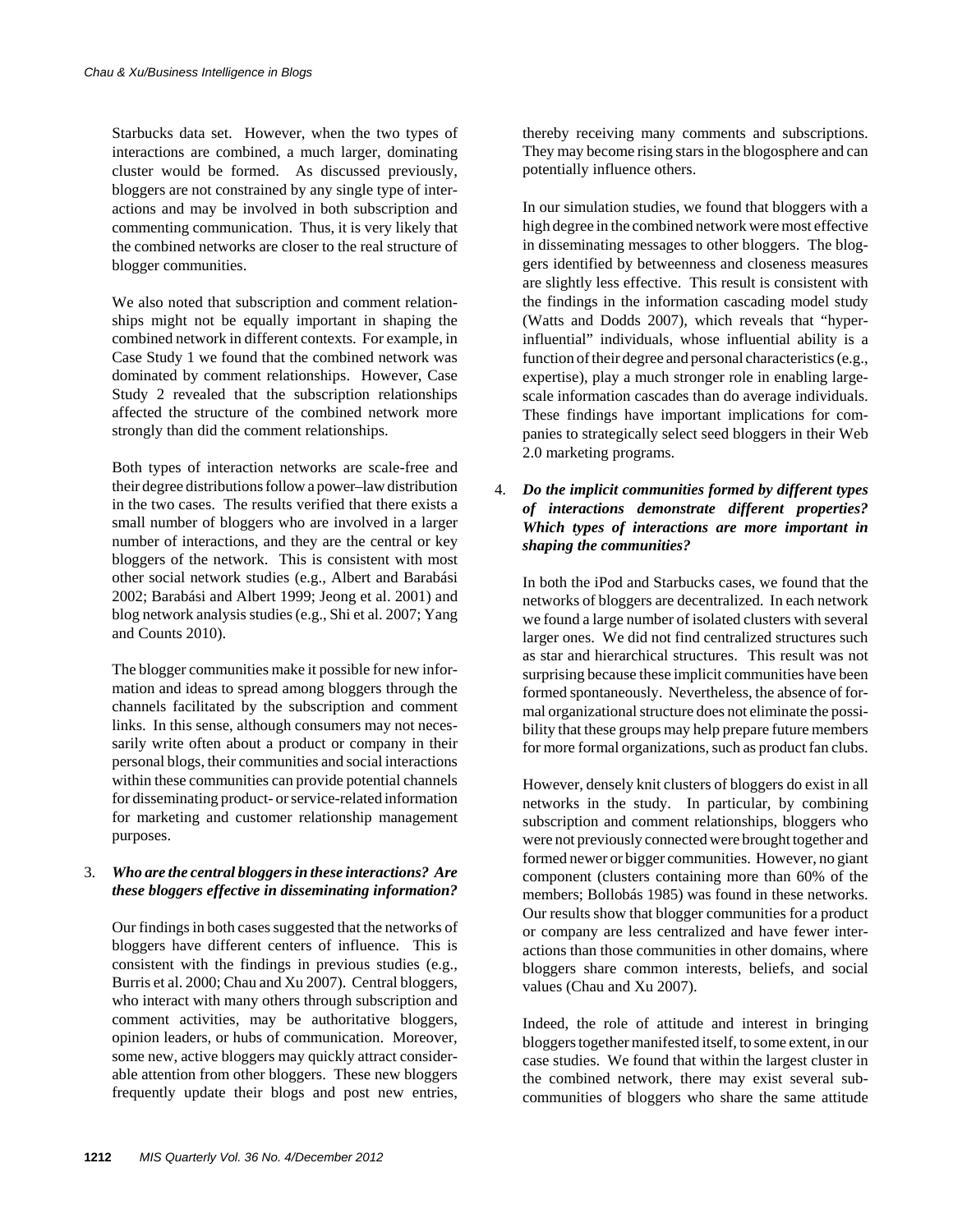These communities may play an important role in reinforcing the interests and beliefs of their members and help create a "collective identity" (Gerstenfeld et al. 2003). We found that members from one subcommunity also interact with members from other subcommunities. In both case studies, we found that bloggers interacted with other bloggers with different attitudes.

Note that the implicit communities formed based on bloggers' interactions (subscription and comment) do not necessarily overlap with the blogrings, which are the explicit communities. Bloggers have their own cliques in which they have their own interests, opinions, and even leaders. These implicit communities are more meaningful because bloggers actually have exchanged and spread their opinions and messages through these interactions.

# **Limitations**

Our research has several limitations. First, we collected blogs in only one blog hosting site, Xanga, which contains primarily personal blogs. There are many other major blog hosts with different focuses (e.g., consumer reviews). While we found in the case studies that specific opinions toward the topics of interest were not abundant in the blog contents, this may not be applicable to other review-oriented blogs. Therefore, caution should be taken when applying the results of the current study to other blog hosting sites.

Second, as different sites have different technical features for organizing blogs, the procedures for blog data collection from other sites may be different depending on the specifics of those sites. Moreover, these technical features may to some extent affect the ways in which bloggers interact with one another and further affect the structure of the interaction networks. For example, subscribing to blogs at some blog hosting sites is not as easy as it is at Xanga. This will significantly reduce the chance of subscription links between bloggers in those sites.

In addition, our data sets are relatively small compared with the large collections of data used in some other studies (Macdonald et al. 2010). When a very large volume of blogs are available, it is possible that more interesting opinions relevant to the topics of interest can be found, as has been done in many other blog opinion mining studies. While some text mining techniques can be applied to these large data sets to obtain more relevant blogs, it is time-consuming to collect the data and the data sets often are outdated, as they are constrained to the given snapshot provided by the creator (for example, it took three months in 2005 and 2006 to collect the TREC Blogs06 data set and the resulting collection is 148GB in size; the TREC Blogs08 data set collection took even longer). We suggest that these data sets are more suitable for academic research than timely business intelligence analysis for practical purposes. Therefore, as our proposed framework covers the whole blog data collection and analysis process, we think it is more suitable and less costly for business intelligence purposes.

Last but not least, we used only a small set of existing techniques to mine the contents and network structures in these two case studies. Many other techniques for content analysis, opinion mining, influential blogger identification, community analysis, and information dissemination analysis can fit into our framework and are all potentially useful in generating business intelligence.

# **Conclusion and Future Research**

In this paper, we present our design of a framework and a system that automatically collects blogs and analyzes the blog contents and underlying social networks of bloggers. Using the system, we study bloggers' interaction patterns and communities in two case studies centered on a consumer product and a company. Our case studies demonstrate the usefulness of the framework and reveal interesting patterns, which answer important questions in the domain of business intelligence in blogs.

Our research has several implications. First, our framework and system can be used for extracting information such as demographic data and various relationships from blogs and for performing business intelligence analysis on the data collected. The content analysis and network analysis methods applied on the blog collections can be extended to other studies. As the framework is generic, it can be easily applied in other applications. The techniques are not constrained by those used in these two cases. New techniques can be readily plugged into the framework for identifying novel patterns and useful knowledge. In practice, business and marketing managers can apply the framework for business intelligence analysis on a wide range of organizations, products, and topics.

Second, we found that different types of interactions resulted in different clusters of bloggers, and by combining subscription and comment relationships we were able to connect more bloggers together. Comment relationships are more important in forming the largest cluster in the combined network. As discussed earlier, a comment relation provides strong evi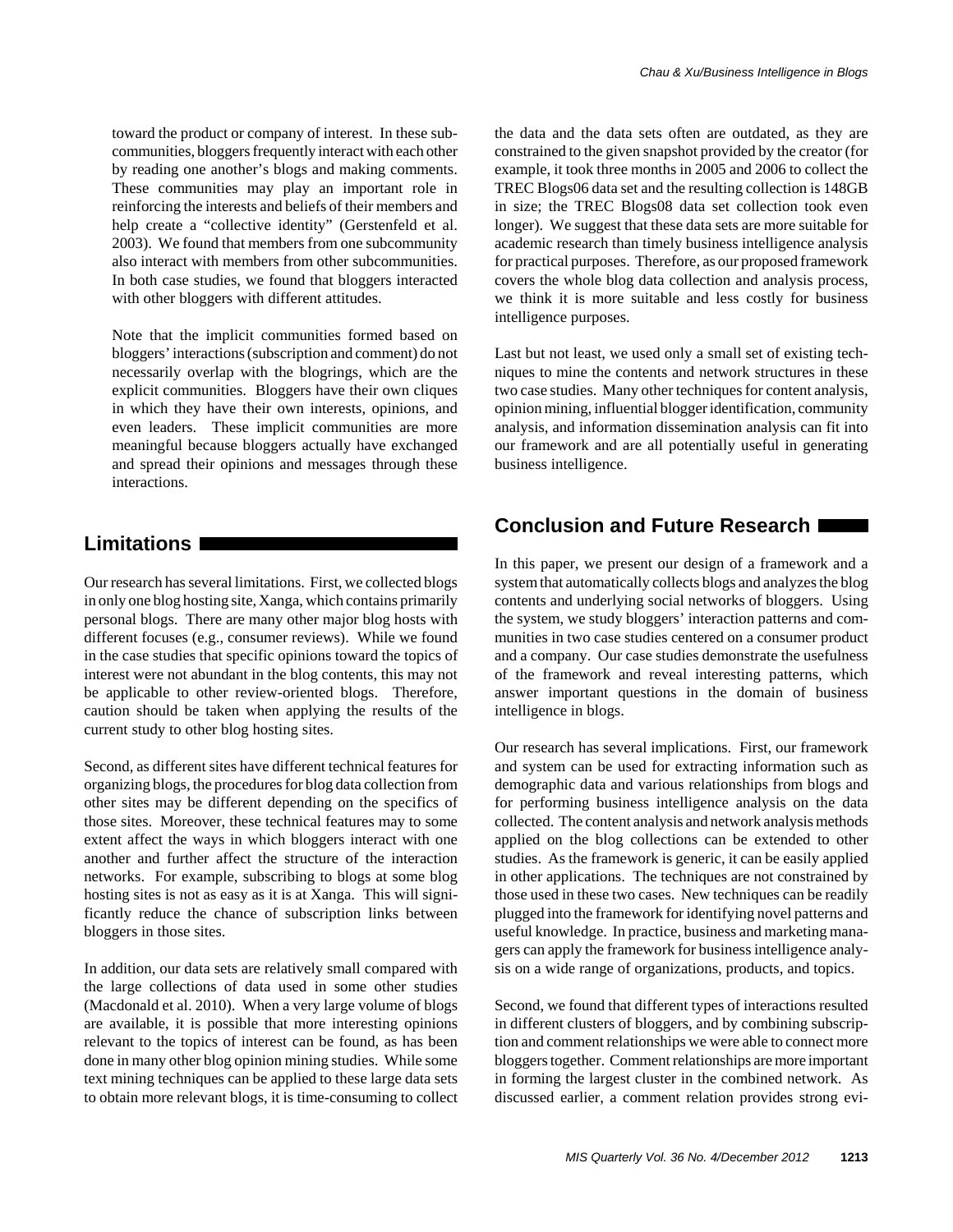dence that a reader has read a blogger's entry, formed an opinion, and communicated to the blogger. The current study has provided some insights into the nature of these links and offered a methodology for possible further research.

Third, we believe our study is timely and important for research and practice in the area of business intelligence. While many previous studies recognized the potential of blog mining for business intelligence, very few have provided a viable methodology, coupled with two in-depth case studies, describing how it should be conducted. As business intelligence for Web 2.0 content is becoming increasingly important, our study has provided the foundation for future work on this topic.

We have several directions for our future research. One possible future study will be to evaluate our design and compare the analysis results across different blog hosting sites, as in the current study we only collected data on one single blog site. Similarly it will be useful to perform analysis on other products and companies, which may result in different interaction patterns. This will improve the generalizability of our results. Another direction is to apply our framework and methodology to other domains. For example, the communities of bloggers who have particular political views can be studied using our framework.

#### *Acknowledgments*

This research has been supported in part by a Seed Funding for Basic Research grant from the University of Hong Kong. We would like to thank Porsche Lam, Keith Tseung, Frances Law, Yuanyuan Hong, and Han Zhou of the University of Hong Kong for their help in data collection and analysis. We are also thankful to Ahmed Abbasi of Virginia Tech for his comments on the paper. Last but not least, we are grateful to the guest senior editors, associate editor, and the three anonymous reviewers for their invaluable comments during the review process.

#### *References*

- Abbasi, A., and Chen, H. 2008. "CyberGate: A Design Framework and System for Text Analysis of Computer-Mediated Communication," *MIS Quarterly* (32:4), pp. 811-837.
- Abbasi, A., Chen, H., Thoms, S., and Fu, T. 2008. "Affect Analysis of Web Forums and Blogs Using Correlation Ensembles," *IEEE Transactions on Knowledge and Data Engineering* (20:9), pp. 1168-1180.
- Adar, E., and Adamic, L. A. 2005. "Tracking Information Epidemics in Blogspace," in *Proceedings of the 2005 IEEE/WIC/ ACM International Joint Conference on Web Intelligence and Intelligent Agent Technology*, Compiègne, France, September 19-22.
- Agarwal, N., Galan, M., Liu, H., and Subramanya, S. 2010. "WisColl: Collective Wisdom Based Blog Clustering," *Information Sciences* (180:1), pp. 39-61.
- Agarwal, N., Liu, H., Tang, L., and Yu., P. S. 2008. "Identifying the Influential Bloggers in a Community," in *Proceedings of the Conference on Web Search and Data Mining*, Palo Alto, CA, February 11-12, pp. 207-218.
- Albert, R., and Barabási, A.-L. 2002. "Statistical Mechanics of Complex Networks," *Reviews of Modern Physics* (74:1), pp. 47-97.
- Albert, T. C., Goes, P. B., and Gupta, A. 2004. "GIST: A Model for Design and Management of Content and Interactivity of Customer-Centric Web Sites," *MIS Quarterly* (28:2), pp. 161-182.
- Ali-Hasan, N. F., and Adamic, L. A. 2007. "Expressing Social Relationships on the Blog through Links and Comments," in *Proceedings of International Conference on Weblogs and Social Media,* Boulder, CO, March 26-28.
- Baker, S., and Green, H. 2005. "Blogs Will Change Your Business," *BusinessWeek*, May 2, pp. 44-53.
- Barabási, A.-L., and Albert, R. 1999. "Emergence of Scaling in Random Networks," *Science* (286:5439), pp. 509-512.
- Bautin, M., Vijayarenu, L., and Skiena, S. 2008. " International Sentiment Analysis for News and Blogs," in *Proceedings of the Second International Conference on Weblogs and Social Media* Seattle, WA, March 30-April 2.
- Blood, R. 2004. "How Blogging Software Reshapes the Online Community," *Communications of the ACM* (47:12), pp. 53-55.
- Bollobás, B. 1985. *Random Graphs*, London: Academic Press.
- Bulters, J., and de Rijke, M. 2007. "Discovering Weblog Communities," in *Proceedings of International Conference on Weblogs and Social Media*, Boulder, CO, March 26-28.
- Burris, V., Smith, E., and Strahm, A. 2000. "White Supremacist Networks on the Internet," *Sociological Focus* (33:2), pp. 215-235.
- Chau, M., Shiu, B., Chan, I., and Chen, H. 2007. "Redips: Backlink Search and Analysis on the Web for Business Intelligence Analysis," *Journal of the American Society for Information Technology* (58:3), pp. 351-365.
- Chau, M., Qin, J., Zhou, Y., Tseng, C., and Chen, H. 2005. "SpidersRUs: Automated Development of Vertical Search Engines in Different Domains and Languages," in *Proceedings of the 5th ACM/IEEE-CS Joint Conference on Digital Libraries*, Denver, CO, June 7-11, pp. 110-111.
- Chau, M., and Xu, J. 2007. "Mining Communities and Their Relationships in Blogs: A Study of Hate Groups," *International Journal of Human–Computer Studies* (65), pp. 57-70.
- Chau, M., Xu, J., Cao, J., Lam, P., and Shiu, B. 2009. "Blog Mining: A Framework and Example Applications," *IEEE IT Professional* (11:1), pp. 36-41.
- Chen, C., Paul, R. J., and O'Keefe, B. 2001. "Fitting the Jigsaw of Citation: Information Visualization in Domain Analysis," *Journal of American Society of Information Science and Technology* (52:4), pp. 315-330.
- Chevalier, J. A., and Mayzlin, D. 2006. "The Effect of Word of Mouth on Sales: Online Book Reviews," *Journal of Marketing Research* (43), pp. 345-354.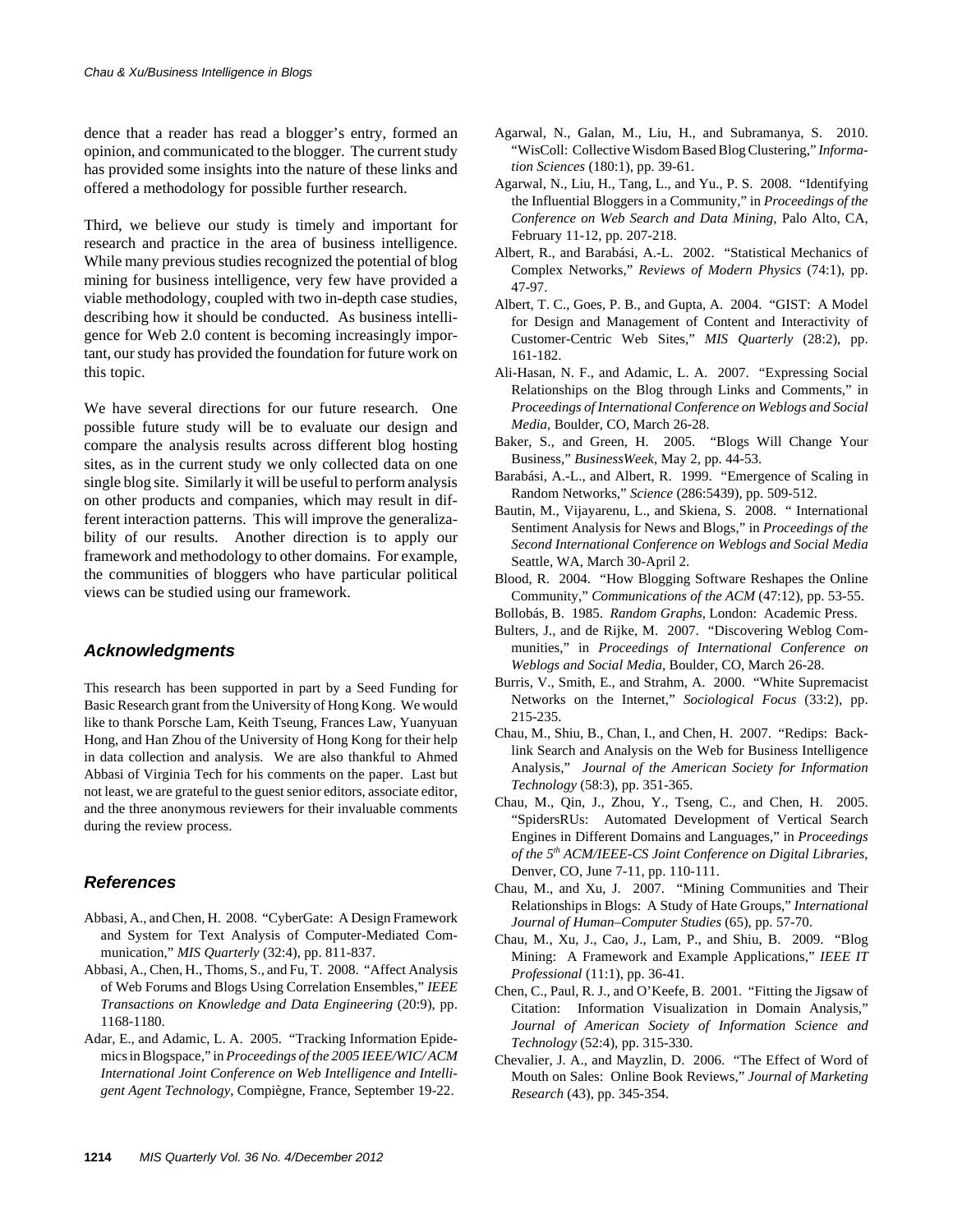- Cooley, R., Mobasher, B., and Srivastava, J. 1997. "Web Mining: Information and Pattern Discovery on the World Wide Web," in *Proceedings of the 9<sup>th</sup> IEEE International Conference on Tools with Artificial Intelligence*, Newport Beach, CA, November 3-8, pp. 558-567.
- Crucitti, P., Latora, V., Marchiori, M., and Rapisarda, A. 2003. "Efficiency of Scale-Free Networks: Error and Attack Tolerance," *Physica A* (320), pp. 622-642.
- Engel, J. F., Kegerreis, R. J., and Blackwell, R. D. 1969. "Word-of-Mouth Communication by the Innovator," *Journal of Marketing Research* (33), pp. 15-19.
- Erickson, T. 1997. "Social Interaction on the Net: Virtual Community as Participatory Genre," in *Proceedings of the 30th Hawaii International Conference on System Sciences*, Los Alamitos, CA: IEEE Computer Society Press.
- Feng, S., Wang, D., Yu, G., Yang, C., and Yang, N. 2009. "Sentiment Clustering: A Novel Method to Explore in the Blogosphere," in *Proceedings of the Joint International Conferences, APWeb, WAIM: Advances in Data and Web Management,* Q. Li, L. Feng, S. Wang, X. Zhou, and Q. Zhu (eds.), New York: Springer, pp. 332-344.
- Freeman, L. C. 1979. "Centrality in Social Networks: Conceptual Clarification," *Social Networks* (1), pp. 215-240.
- Gerstenfeld, P. B., Grant, D. R., and Chiang, C. P. 2003. "Hate Online: A Content Analysis of Extremist Internet Sites," *Analyses of Social Issues and Public Policy* (3), pp. 29-44.
- Gill, A. J., Nowson, S., and Oberlander, J. 2009. "What Are They Blogging About? Personality, Topic and Motivation in Blogs," in *Proceedings of the Third International Conference on Weblogs and Social Media,* San Jose, CA, May 17-20.
- Glance, N., Hurst, M., Nigam, K., Siegler, M., Stockton, R., and Tomokiyo, T. 2005. "Analyzing Online Discussion for Marketing Intelligence," in *Proceedings of the 14th International World Wide Web Conference*, Chiba, Japan, May 10-14.
- Gruhl, D., Guha, R., Liben-Nowell, D., and Tomkins, A. 2004. "Information Diffusion through Blogspace," in *Proceedings of the 13th International World Wide Web Conference*, New York, May 17-20, pp. 491-501.
- He, B., Macdonald, C., and Ounis, I. 2008, "Ranking Opinionated Blog Posts Using OpinionFinder," in *Proceedings of the 31st Annual International ACM SIGIR Conference on Research and Development in Information Retrieval*, Singapore, July 20-24, pp. 727-728.
- Hevner, A. R., March, S. T., Park, J., and Ram, S. 2004. "Design Science in Information Systems Research," *MIS Quarterly* (28:1), pp. 75-105.
- Ip, R. K. F., and Wagner, C. 2008. "Weblogging: A Study of Social Computing and its Impact on Organizations," *Decision Support Systems* (45), pp. 242-250.
- Jeong, H., Mason, S. P., Barabási, A.-L., and Oltvai, Z. N. 2001. "Lethality and Centrality in Protein Networks," *Nature* (411:6833), pp. 41-42.
- Kleinberg, J. 1999. "Authoritative Sources in a Hyperlinked Environment," *Journal of the ACM* (46:5), pp. 604-632.
- Kozinets, R. V., de Valck, K., Wojnicki, A. C., and Wilner, S. J. S. 2010. "Networked Narratives: Understanding Word-of-Mouth Marketing in Online Communities," *Journal of Marketing Research* (74:2), pp. 71-89.
- Kumar, R., Novak, J., Raghavan, P., and Tomkins, A. 2005. "On the Bursty Evolution of Blogspace," *World Wide Web: Internet and Web Information Systems* (8), pp. 159-178.
- Kumar, R., Raghavan, P., Rajagopalan, S., and Tomkins, A. 1999. "Trawling the Web for Emerging Cyber-Communities," *Computer Networks* (31:11-16), pp. 1481-1493.
- Kumar, S., Zafarani, R., Abbasi, M. A., Barbier, G., and Liu, H. 2010. "Convergence of Influential Bloggers for Topic Discovery in the Blogosphere," in *Proceedings of International Conference on Social Computing, Behavioral Modeling and Prediction*, Bethesda, MD, March 30-31, pp. 406-412.
- Lakshmanan, G. T., and Oberhofer, M. A. 2010. "Knowledge Discovery in the Blogosphere: Approaches and Challenges," *IEEE Internet Computing* (14:2), pp. 24-34.
- Lee, Y., Na, S. H., Kim, J., Nam, S. H., Jung, H. Y., and Lee, J. H. 2008. "KLE at TREC 2008 Blog Track: Blog Post and Feed Retrieval," in *Proceedings of the 17th Text REtrieval Conference*, Gaithersberg, MD, November 16-19, pp. 500-277.
- Lewis, S. 2008. "Using Online Communities to Drive Commercial Product Development," in *Proceedings of the 26th Conference on Human Factors in Computing Systems*, Florence, Italy.
- Liang, H., Tsai, F. S., and Kwee, A. T. 2009. " Detecting Novel Business Blogs," in *Proceedings of the 7<sup>th</sup> International Conference on Information, Communications and Signal Processing*, Macau, China, December 8-10.
- Lin, C. L., and Kao, H. Y. 2010. "Blog Popularity Mining Using Social Interconnection Analysis," *IEEE Internet Computing* (14:4), pp. 41-49.
- Lin, Y.-R., Sundaram, H., Chi, Y., Tatemura, J., and Tseng, B. 2006. "Discovery of Blog Communities Based on Mutual Awareness," in *Proceedings of the 3rd Annual Workshop on Weblogging Ecosystem: Aggregation, Analysis and Dynamics*, Edinburgh, Scotland, May 23.
- Liu, B., Hu, M., and Cheng, J. 2005. "Opinion Observer: Analyzing and Comparing Opinions on the Web," in *Proceedings of the 14th International World Wide Web Conference*, Chiba, Japan, May 10-14.
- Liu, X., Wang, Y., Li, Y., and Shi, B. 2011. "Identifying Topic Experts and Topic Communities in the Blogspace," in *Proceedings of the16th International Conference on Database Systems for Advanced Applications*, Hong Kong, April 22-25, pp. 68-77.
- Macdonald, C., Santos, R. L. T., Ounis, I., and Soboroff, I. 2010. "Blog Track Research at TREC," *SIGIR Forum* (44:1), pp. 58-75.
- Mathioudakis, M., and Koudas, N. 2009. "Efficient Identification of Starters and Followers in Social Media," in *Proceedings of the 12th International Conference on Extending Database Technology*, Saint Petersburg, Russian Federation, March 23-26, pp. 708-719.
- McGonagle, J. J., and Vella, C. M. 1999. *The Internet Age of Competitive Intelligence*, Westport, CT: Quorum.